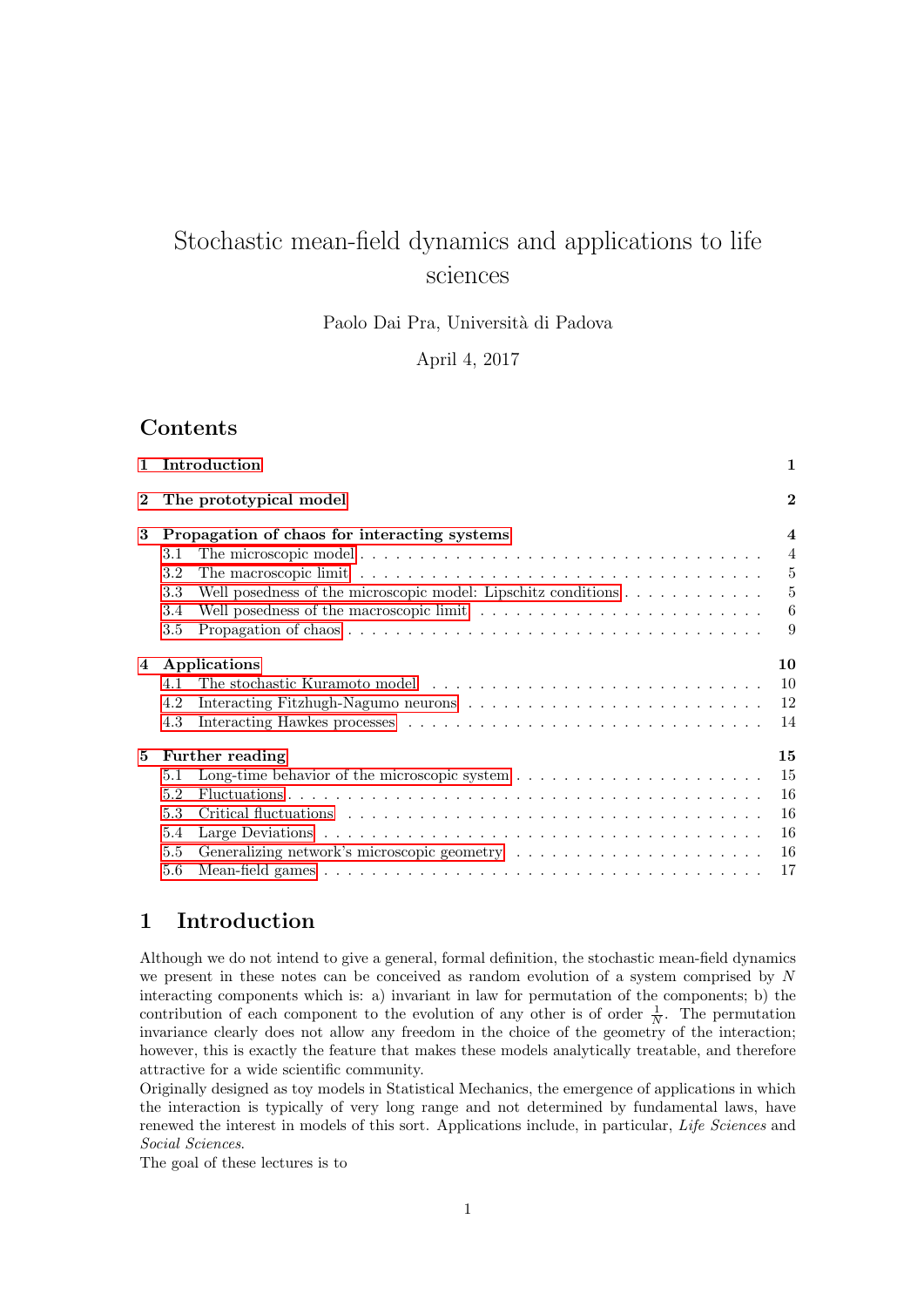- review some of the basic techniques allowing to derive the macroscopic limit of a mean-field model, and provide quantitative estimates on the rate of convergence:
- illustrate, without technical details, some applications relevant to life sciences, in particular for what concerns the study of the properties of the macroscopic limit.

Mainly inspired by [\[43\]](#page-18-0), we introduce the topic by some heuristics on a simple class of models

# <span id="page-1-0"></span>2 The prototypical model

Consider a system of N interacting diffusions on  $\mathbb{R}^d$  solving the following system of SDE:

$$
dX_t^{i,N} = \frac{1}{N} \sum_{j=1}^N b(X_t^{i,N}, X_t^{j,N}) dt + dW_t^i
$$

where  $b : \mathbb{R}^d \times \mathbb{R}^d$  is a Lipschitz function,  $(W^i)_{i \geq 1}$  are independent Brownian motions, and we assume  $(X_0^{i,N})_{i=1}^N$  are i.i.d square integrable random variables. In particular, the dynamical equation is well posed.

If we consider one component  $X^{i,N}$ , assume  $X_0^{i,N} = X_0^i$  does not depend on N, let  $N \to +\infty$  and "believe in laws of large numbers", it is natural to guess that  $X^{i,N}$  converges, as  $N \to +\infty$ , to a limit process  $\overline{X}^i$  solving

$$
d\overline{X}_t^i = \int b(\overline{X}_t^i, y) q_t(dy) dt + dW_t^i
$$
  

$$
\overline{X}_0^i = X_0^i
$$
 (2.1)

<span id="page-1-1"></span>where  $q_t = Law(\overline{X}_t^i)$  $_{t}^{*}$ ). Once the nontrivial problem of well posedness of this las equation is settled, one aims at showing that for any given  $T > 0$  and indicating by  $X_{[0,T]} \in \mathcal{C}([0,T])$  the whole trajectory up to time T: for any  $m \geq 1$ 

$$
(X_{[0,T]}^{1,N},X_{[0,T]}^{2,N},\ldots,X_{[0,T]}^{m,N})\to(\overline{X}_{[0,T]}^1,\overline{X}_{[0,T]}^2,\ldots,\overline{X}_{[0,T]}^m)
$$

in distribution as  $N \to +\infty$ . Note that the components of the process  $(\overline{X}_{\alpha}^1)$  $\frac{1}{[0,T]},\overline{X}^2_{[0]}$  $\frac{1}{[0,T]},\ldots,\overline{X}_{[0]}^{m}$  $\binom{n}{[0,T]}$ are independent. Thus, independence at time 0 propagates in time, at least in the macroscopic limit  $N \to +\infty$ . This property is referred to as propagation of chaos.

Propagation of chaos can be actually rephrased as a Law of Large Numbers. To this aim, given a generic vector  $\underline{x} = (x_1, x_2, \ldots, x_N)$ , denote by  $\rho_N(\underline{x}; dy) := \frac{1}{N} \sum_{i=1}^N \delta_{x_i}(dy)$  the corresponding empirical measure. The propagation of chaos property stated above, is equivalent to the fact that the sequence of empirical measures  $\rho_N(\underline{X}_{[0,T]}^N)$  converges in distribution to  $Q \in \mathcal{P}(\mathcal{C}([0,T]))$ , where  $\mathcal{P}(\mathcal{C}([0,T]))$  denotes the set of probabilities on  $\mathcal{C}([0,T])$  provided with the topology of weak convergence and Q is the law of the solution of [\(2.1\)](#page-1-1). This is established in the following result.

<span id="page-1-2"></span>**Proposition 2.1.** Let  $(X^{i,N}: N \geq 1, 1 \leq i \leq N)$  be a triangular array of random variables taking values in a topological space E, such that for each N the law of  $(X^{i,N})_{1\leq i\leq N}$  is symmetric (i.e. invariant by permutation of components). Moreover let  $(\overline{X}^i)_{i\geq 1}$  be a i.i.d. sequence of E-valued random variables. Then the following statements are equivalent:

(a) for every  $m \geq 1$ 

 $(X^{1,N}, X^{2,N}, \dots, X^{m,N}) \rightarrow (\overline{X}^1, \overline{X}^2, \dots, \overline{X}^m)$ 

in distribution as  $N \rightarrow +\infty$ ;

(b) the sequence of empirical measures  $\rho_N(\underline{X}^N)$  converges in distribution to  $Q := Law(\overline{X}^1)$  as  $N \to +\infty$ .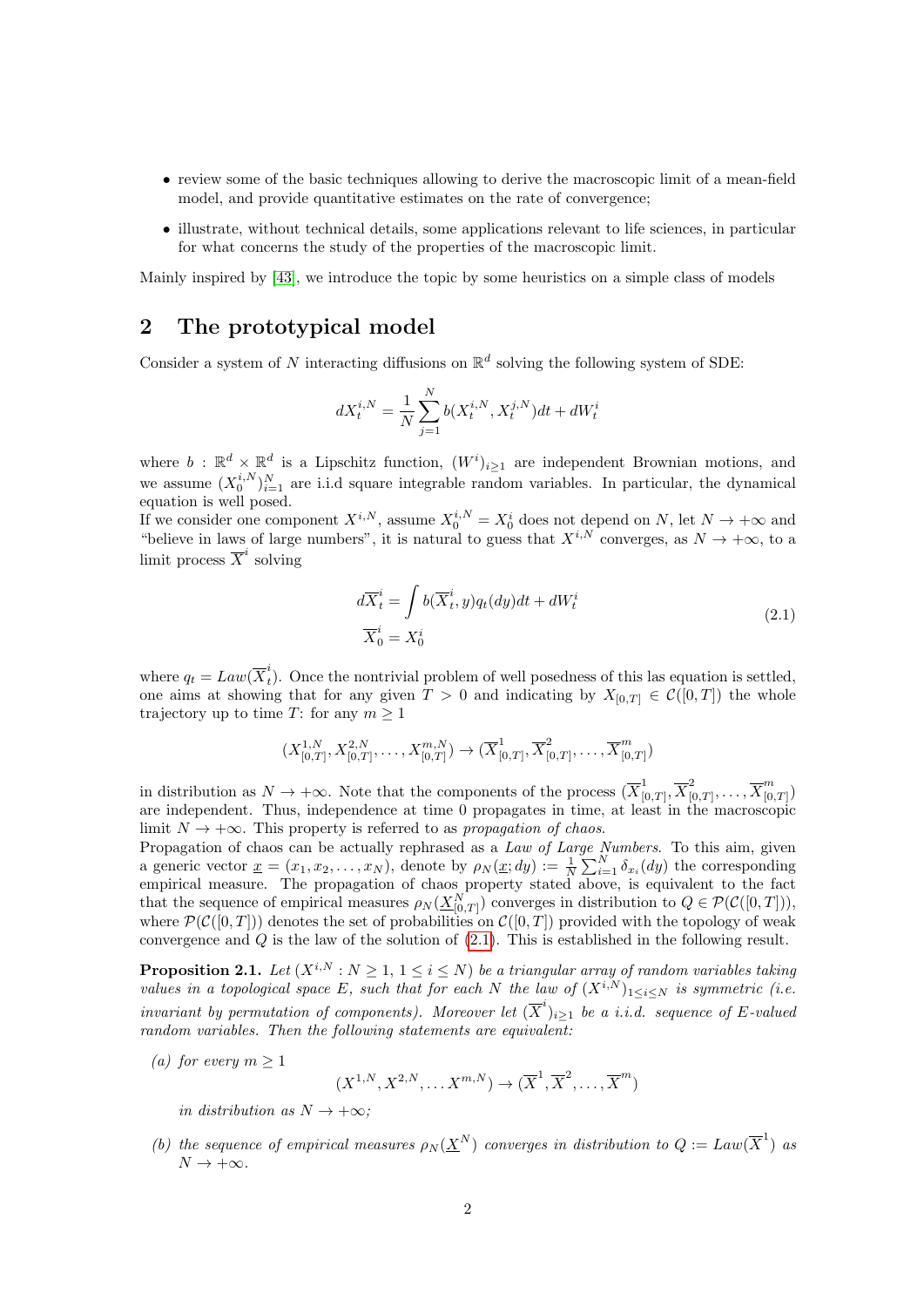*Proof.* Denote by  $Q_N$  the joint law of  $(X^{1,N}, X^{2,N}, \ldots X^{N,N})$  in  $E^N$ , and by  $\Pi_m Q_N$  its projection on the first m components, i.e. the law of  $(X^{1,N}, X^{2,N}, \ldots, X^{m,N})$ . The statements in (a) is equivalent to: for each  $m \geq 1$ 

$$
\Pi_m Q_N \to Q^{\otimes m} \tag{2.2}
$$

weakly, where  $Q^{\otimes m}$  is the m-fold product of  $Q$ .

 $(a) \Rightarrow (b).$ 

To begin with, let  $F: E \to \mathbb{R}$  be bounded and continuous. Writing  $\langle F, \mu \rangle$  for  $\int F d\mu$  and denoting by  $\mathbb{E}^{\bar{Q}_N}$  the expectation w.r.t.  $Q_N$ :

$$
\mathbb{E}^{Q_N}(\langle F, \rho_N(\underline{x}) - Q \rangle^2) = \frac{1}{N^2} \sum_{i,j=1}^N \mathbb{E}^{Q_N} [F(x_i) F(x_j)] - \frac{2}{N} \langle F, Q \rangle \sum_{i=1}^N \mathbb{E}^{Q_N} [F(x_i)] + \langle F, Q \rangle^2
$$
  
= 
$$
\frac{1}{N} \mathbb{E}^{Q_N} [F^2(x_1)] + \frac{N-1}{N} \mathbb{E}^{Q_N} [F(x_1) F(x_2)] - 2 \langle F, Q \rangle \mathbb{E}^{Q_N} [F(x_1)] + \langle F, Q \rangle^2,
$$

where we have used the symmetry of  $Q_N$ . By Assumption (a) this last expression goes to zero as  $N \to +\infty$ .

Now, let  $\Phi : \mathcal{P}(E) \to \mathbb{R}$  be continuous and bounded. By definition of weak topology, given  $\epsilon > 0$ one can find  $\delta > 0$  and  $F_1, \ldots F_k : E \to \mathbb{R}$  bounded and continuos such that if

$$
U := \{ P \in \mathcal{P}(E) : |\langle P - Q, F_j \rangle| < \delta \text{ for } j = 1, \dots, k \}
$$

then  $P \in U$  implies  $|\Phi(P) - \Phi(Q)| < \epsilon$ . Thus

$$
\left| \mathbb{E}^{Q_N}[\Phi(\rho_N(\underline{x})] - \Phi(Q)] \right| \leq \epsilon Q_N(\rho_N(\underline{x}) \in U) + \|\Phi\|_\infty Q_N(\rho_N(\underline{x}) \notin U).
$$

Therefore, to show (b), i.e.  $\left| \mathbb{E}^{Q_N}[\Phi(\rho_N(\underline{x})] - \Phi(Q)] \right| \to 0$  for every  $\Phi$  bounded and continuous, it is enough to show that

$$
\lim_{N \to +\infty} Q_N(\rho_N(\underline{x}) \in U) = 0.
$$

But, by what seen above and the Markov inequality,

$$
Q_N(\rho_N(\underline{x}) \notin U) \leq \sum_{j=1}^k Q_N(|\langle \rho_N(\underline{x}) - Q, F_j \rangle| \geq \delta) \leq \sum_{j=1}^k \frac{\mathbb{E}^{Q_N}(\langle F_j, \rho_N(\underline{x}) - Q \rangle^2)}{\delta^2} \to 0.
$$

 $(b) \Rightarrow (a).$ 

It is enough to show that if  $F_1, F_2, \ldots, F_m : E \to \mathbb{R}$  are bounded and continuous, then

<span id="page-2-0"></span>
$$
\mathbb{E}^{Q_N}\left[F_1(x_1)\cdot F_2(x_2)\cdots F_m(x_m)\right] \to \prod_{j=1}^m \mathbb{E}^Q\left[F_j(x)\right] \tag{2.3}
$$

Observe that

$$
\begin{aligned}\n\left| \mathbb{E}^{Q_N} \left[ F_1(x_1) \cdot F_2(x_2) \cdots F_m(x_m) \right] - \prod_{j=1}^m \mathbb{E}^Q \left[ F_j(x) \right] \right| \\
&\leq \left| \mathbb{E}^{Q_N} \left[ F_1(x_1) \cdot F_2(x_2) \cdots F_m(x_m) \right] - \mathbb{E}^{Q_N} \left[ \prod_{j=1}^m \langle \rho_N(\underline{x}), F_j \rangle \right] \right| \\
&\quad + \left| \mathbb{E}^{Q_N} \left[ \prod_{j=1}^m \langle \rho_N(\underline{x}), F_j \rangle \right] - \prod_{j=1}^m \mathbb{E}^Q \left[ F_j(x) \right] \right| \n\end{aligned} \tag{2.4}
$$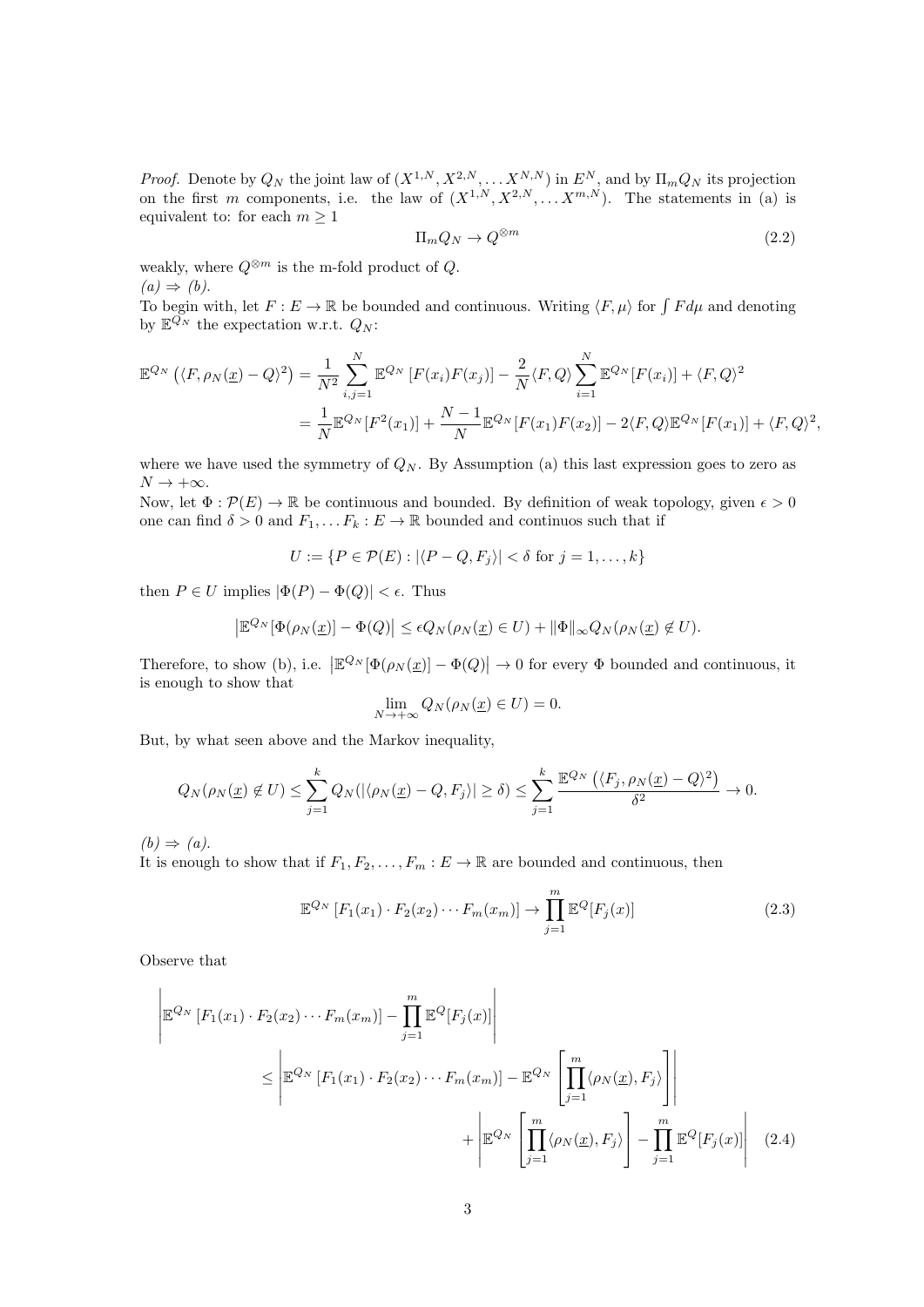By (b), the last summand converges to 0. Using symmetry

$$
\mathbb{E}^{Q_N}\left[\prod_{j=1}^m \langle \rho_N(\underline{x}), F_j \rangle\right] = \frac{1}{N^m} \mathbb{E}^{Q_N}\left[\sum_{\tau:\{1,\ldots,m\}\to\{1,\ldots,N\}} \prod_{j=1}^m F_j(x_{\tau(j)})\right]
$$

$$
= \frac{D_{N,m}}{N^m} \mathbb{E}^{Q_N}\left[F_1(x_1) \cdot F_2(x_2) \cdots F_m(x_m)\right]
$$

$$
+ \frac{1}{N^m} \mathbb{E}^{Q_N}\left[\sum_{\tau \text{ not injective } j=1} \prod_{j=1}^m F_j(x_{\tau(j)})\right],
$$

where  $D_{N,m} = \frac{N!}{(N-k)!}$  is the number of injective functions  $\{1,\ldots,m\} \to \{1,\ldots,N\}$ . Since  $\frac{D_{N,m}}{N^m} \to$ 1, we obtain

$$
\mathbb{E}^{Q_N}\left[\prod_{j=1}^m \langle \rho_N(\underline{x}), F_j \rangle \right] \to \mathbb{E}^{Q_N}\left[F_1(x_1) \cdot F_2(x_2) \cdots F_m(x_m)\right]
$$

which, by  $(2.4)$ , completes the proof.

In view of Proposition [2.1,](#page-1-2) the empirical measure at time t,  $\rho_N(\underline{X}_t^N)$  converges in distribution to  $q_t = Law(\overline{X}_t^1)$ <sup>1</sup><sub>t</sub>), for every  $t \geq 0$ . Moreover, being the law of the solution of [\(2.1\)](#page-1-1),  $q_t$  solves the so-called McKean-Vlasov equation

$$
\frac{\partial}{\partial t}q_t - \nabla \left[ q_t \int b(\,\cdot\,,y) q_t(dy) \right] + \frac{1}{2} \Delta q_t = 0.
$$

# <span id="page-3-0"></span>3 Propagation of chaos for interacting systems

# <span id="page-3-1"></span>3.1 The microscopic model

In this section we introduce a wide class of  $\mathbb{R}^d$ -valued interacting dynamics, which includes the prototypical model above. The main aim is to introduce quenched disorder, which accounts for inhomogeneities in the system, and jumps in the dynamics, which allows to include processes with discrete state space. The dynamics is determined by the following characteristics.

- "Local" parameters  $(h_i)_{i=1}^N$ , drawn independently from a distribution  $\mu$  on  $\mathbb{R}^{d'}$  with compact support.
- A drift  $b(x_i, h_i; \rho_N(\underline{x}, \underline{h}))$ , where

$$
\rho_N(\underline{x}, \underline{h}) = \frac{1}{N} \sum_{i=1}^N \delta_{(x_i, h_i)},
$$

and

$$
b:\mathbb{R}^d\times\mathbb{R}^{d'}\times\mathcal{P}(\mathbb{R}^d\times\mathbb{R}^{d'})\to\mathbb{R}^d.
$$

• A diffusion coefficient  $\sigma(x_i, h_i; \rho_N(\underline{x}, \underline{h}))$ 

$$
\sigma:\mathbb{R}^d\times\mathbb{R}^{d'}\times\mathcal{P}(\mathbb{R}^d\times\mathbb{R}^{d'})\to\mathbb{R}^{d\times n},
$$

where  $n$  is the dimension of the driving Brownian Motion.

• A jump rate  $\lambda(x_i, h_i; \rho_N(\underline{x}, \underline{h}))$  with

$$
\lambda: \mathbb{R}^d \times \mathbb{R}^{d'} \times \mathcal{P}(\mathbb{R}^d \times \mathbb{R}^{d'}) \to [0, +\infty).
$$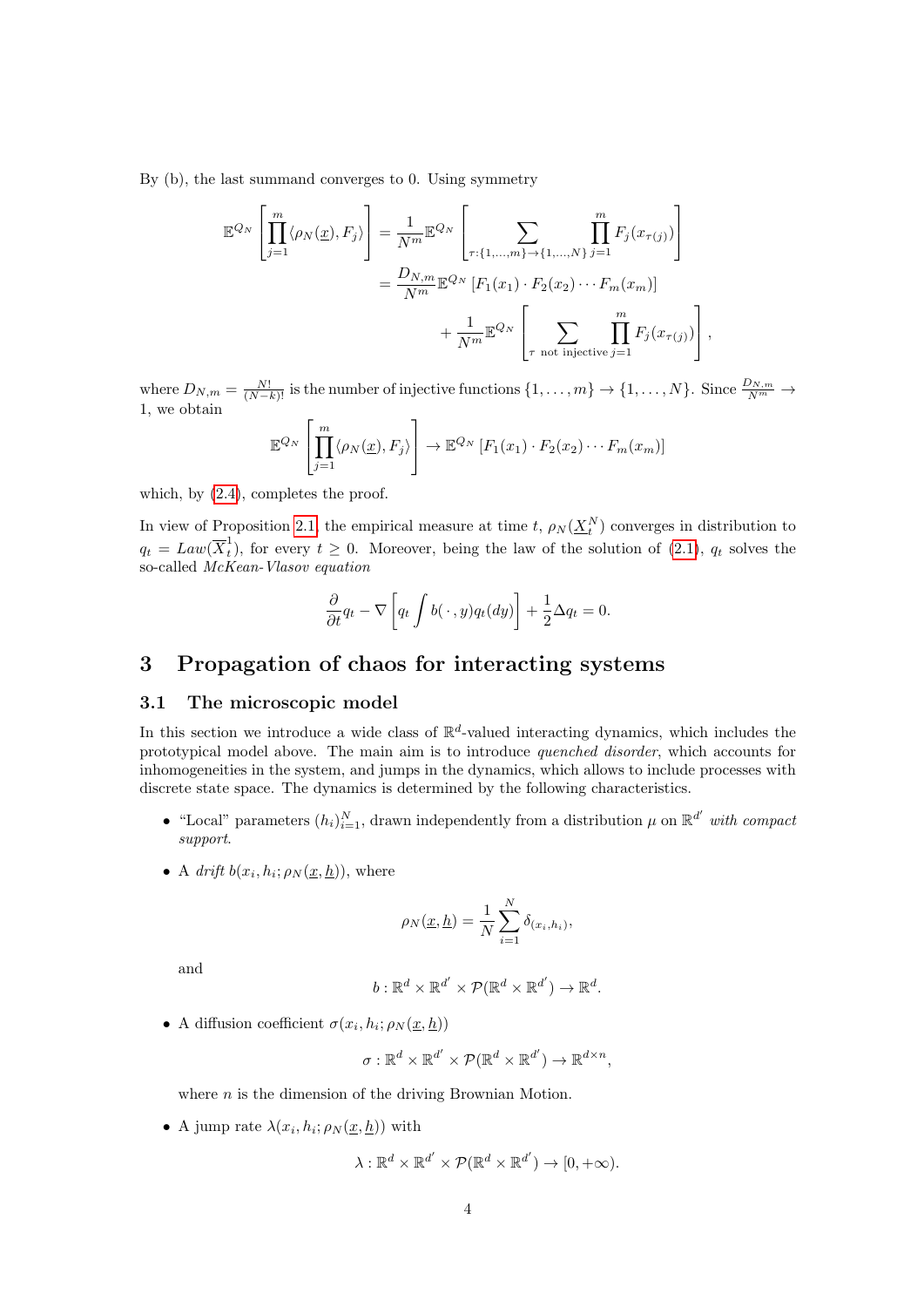• A distribution for the jump  $f(x_i, h_i; \rho_N(\underline{x}, \underline{h}); v) \alpha(dv)$  with

$$
f: \mathbb{R}^d \times \mathbb{R}^{d'} \times \mathcal{P}(\mathbb{R}^d \times \mathbb{R}^{d'}) \times [0,1] \to \mathbb{R}^d
$$

and  $\alpha(dv)$  is a probability on [0, 1].

The dynamics could be introduced via generator and semigroup, but it will be convenient to use the language of Stochastic Differential Equations (SDE). So let  $(W<sup>i</sup>)_{i\geq 1}$  be a i.i.d. sequence of *n*-dimensional Brownian motions;  $(N^{i}(dt, du, dv))_{i\geq 1}$  be i.i.d. Poisson random measures on  $[0, +\infty) \times [0, +\infty) \times [0, 1]$  with characteristic measure  $dt \otimes du \otimes \alpha(dv)$ . The microscopic model is given as solution of the SDE for every given realization of the local parameters  $(h_i)$ :

<span id="page-4-2"></span>
$$
X_t^{i,N} = X_0^i + \int_0^t b\left(X_s^{i,N}, h_i, \rho(\underline{X}_s^N, \underline{h})\right) ds + \int_0^t \sigma\left(X_s^{i,N}, h_i, \rho(\underline{X}_s^N, \underline{h})\right) dW_s^i
$$
  
+ 
$$
\int_{[0,t] \times [0,+\infty) \times [0,1]} f\left(X_{s^-}^{i,N}, h_i; \rho_N(\underline{X}_{s^-}^N, \underline{h}); \alpha\right) \mathbf{1}_{\left[0,\lambda\left(X_{s^-}^{i,N}, h_i, \rho(\underline{X}_{s^-}^N, \underline{h})\right)\right]}(u) N^i(ds, du, dv)
$$
(3.1)

It will be assumed, without further notice, that the initial states  $X_0^i$  are i.i.d., square integrable, independent of both the local parameters  $(h_i)$  and of the driving noises  $(W^i, N^i)$ .

#### <span id="page-4-0"></span>3.2 The macroscopic limit

At heuristic level it is not hard to identify the limit of a given component  $X^{i,N}$  of [\(3.1\)](#page-4-2) subject to a local field  $h$ . We omit the apex  $i$  on the process and of the driving noises

<span id="page-4-3"></span>
$$
\overline{X}_t(h) = \overline{X}_0 + \int_0^t b\left(\overline{X}_s(h), h, r_s\right) ds + \int_0^t \sigma\left(\overline{X}_s(h), h, r_s\right) dW_s
$$
\n
$$
+ \int_{[0,t] \times [0,+\infty) \times [0,1]} f\left(\overline{X}_{s^-}(h), h; r_s; \alpha\right) \mathbf{1}_{\left[0, \lambda\left(\overline{X}_{s^-}(h), h; r_s\right)\right]}(u) N(ds, du, dv)
$$
\n(3.2)

where  $r_s = Law(\overline{X}_s(h)) \otimes \mu(dh)$ . Choosing  $\overline{X}_0 = X_0^i$ , and driving noises  $W^i, N^i$ , we indicate by  $\overline{X}^i$  the corresponding solution [\(3.2\)](#page-4-3).

## <span id="page-4-1"></span>3.3 Well posedness of the microscopic model: Lipschitz conditions

We now give conditions that guarantee well posedness of  $(3.1)$  and  $(3.2)$ ; they are far from being optimal, but allow a reasonable economy of notations. Weaker conditions can be found, for instance in [\[1\]](#page-16-1). It is useful to work with probability measures possessing mean value:

$$
\mathcal{P}^1(\mathbb{R}^d) := \left\{ \nu \in \mathcal{P}(\mathbb{R}^d) : \int |x| \nu(dx) < +\infty \right\}
$$

which is provided with the Wasserstein metric

$$
d(\nu, \nu') := \inf \left\{ \int |x - y| \Pi(dx, dy) : \Pi \text{ has marginals } \nu \text{ and } \nu' \right\}.
$$

- [L1] The function  $b(x, h, r)$  and  $\sigma(x, h, r)$ , defined in  $\mathbb{R}^d \times \mathbb{R}^{d'} \times \mathcal{P}^1(\mathbb{R}^d \times \mathbb{R}^{d'})$  are continuous, and globally Lipschitz in  $(x, r)$  uniformly in h.
- [L2] The Lipschitz condition of the jumps is slightly less obvious. We assume  $f : \mathbb{R}^d \times \mathbb{R}^{d'} \times$  $\mathcal{P}^1(\mathbb{R}^d \times \mathbb{R}^{d'}) \times [0,1] \to \mathbb{R}^d$  and  $\lambda : \mathbb{R}^d \times \mathbb{R}^{d'} \times \mathcal{P}(\mathbb{R}^d \times \mathbb{R}^{d'}) \to [0,+\infty)$  are continuous, and obey the following condition

<span id="page-4-4"></span>
$$
\int |f(x, h, r, v) \mathbf{1}_{[0, \lambda(x, h, r)]}(u) - f(y, h, r', v) \mathbf{1}_{[0, \lambda(x, h, r)]}(u)| du \alpha(dv) \le L [|x - x'| + d(r, r')]
$$
\n(3.3)

for all  $x, y, r, r', h$ .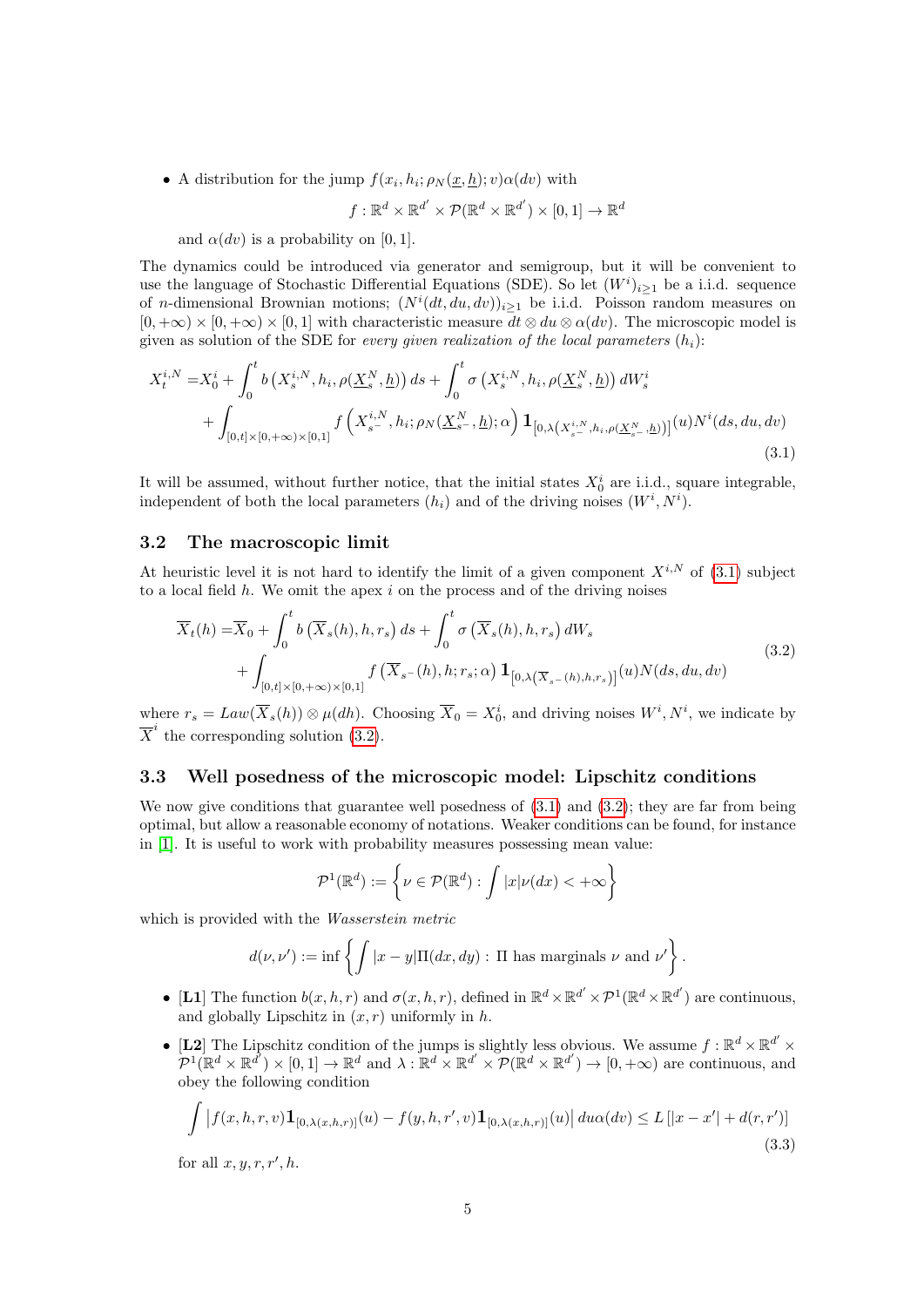<span id="page-5-1"></span>Remark 3.1. The above assumptions imply that when one replaces  $r$  by the empirical measure  $\rho_N(\underline{x}, \underline{h})$ , one recovers a Lipschitz condition in  $\underline{x}$ . For instance, the function  $b(x_i, h_i; \rho_N(\underline{x}, \underline{h}))$  is globally Lipschitz in  $x$  uniformly in  $h$ .

Remark 3.2. Continuity, global Lipscitzianity and compactness of the support of  $\mu$  imply the linear growth conditions

$$
|b(x,h,r)| \le C \left[1+|x| + \int |y|r(dy, dh)\right]
$$

$$
|s(x,h,r)| \le C \left[1+|x| + \int |y|r(dy, dh)\right]
$$

$$
\int |f(x,h,r,v)| \lambda(x,h,r) \alpha(dv) \le C \left[1+|x| + \int |y|r(dy, dh)\right].
$$

$$
(3.4)
$$

<span id="page-5-3"></span>Remark 3.3. Condition L2 is satisfied if both f and  $\lambda$  are continuous, bounded and globally Lipschitz in  $x, r$  uniformly of the other variables. In the case f does not depend on  $x, r$  but on  $h, v$  only, unbounded Lipschitz jump rate  $\lambda$  can be afforded.

Using Remark [3.1,](#page-5-1) together with standard methods in stochastic analysis, one obtains the following result. A detailed proof can be found e.g. in [\[29\]](#page-17-0).

Proposition 3.1. Under L1 and L2, the system [\(3.1\)](#page-4-2) admits a unique strong solution.

## <span id="page-5-0"></span>3.4 Well posedness of the macroscopic limit

The proof of the convergence of one component of [\(3.1\)](#page-4-2) toward a solution of [\(3.2\)](#page-4-3) allows two alternative strategies. One consists in: (a) showing tightness of the sequence of microscopic processes; (b) showing that any limit point solves weakly  $(3.2)$ ; (c) showing that for  $(3.2)$  uniqueness in law holds true. We rather follow the following approach, which is somewhat simpler and allows for quantitative error estimates: (a) we show that  $(3.2)$  is well posed; (b) by a coupling argument we show  $L^1$ -convergence of one component of [\(3.1\)](#page-4-2) to a solution of [\(3.2\)](#page-4-3) driven by the same noise.

<span id="page-5-4"></span>Proposition 3.2. Under L1 and L2, the system [\(3.2\)](#page-4-3) admits a unique strong solution.

*Proof.* We sketch the proof of existence. We use a standard Picard iteration. Define  $X_t^{(0)}(h) \equiv \overline{X}_0$ and

<span id="page-5-2"></span>
$$
X_t^{(k+1)}(h) = \overline{X}_0 + \int_0^t b\left(X_s^{(k)}(h), h, r_s^{(k)}\right) ds + \int_0^t \sigma\left(X_s^{(k)}(h), h, r_s^{(k)}\right) dW_s
$$
  
+ 
$$
\int_{[0,t] \times [0, +\infty) \times [0,1]} f\left(X_{s^-}^{(k)}(h), h; r_s^{(k)}; \alpha\right) \mathbf{1}_{\left[0, \lambda\left(X_{s^-}^{(k)}(h), h, r_s^{(k)}\right)\right]}(u) N(ds, du, dv)
$$
(3.5)

where

$$
r_s^{(k)} = Law\left(X_s^{(k)}(h)\right) \otimes \mu(dh).
$$

We estimate

$$
E_T^{(k)} := \int \mathbb{E}\left[\sup_{t \in [0,T]} \left| X_t^{(k+1)}(h) - X_t^{(k)}(h) \right| \right] \mu(dh). \tag{3.6}
$$

If we use [\(3.5\)](#page-5-2) and subtract the equations for  $X^{(k+1)}$  and  $X^{(k)}$ , take the sup<sub>t∈[0,T]</sub> and use the triangular inequality, we obtain the sum of three terms.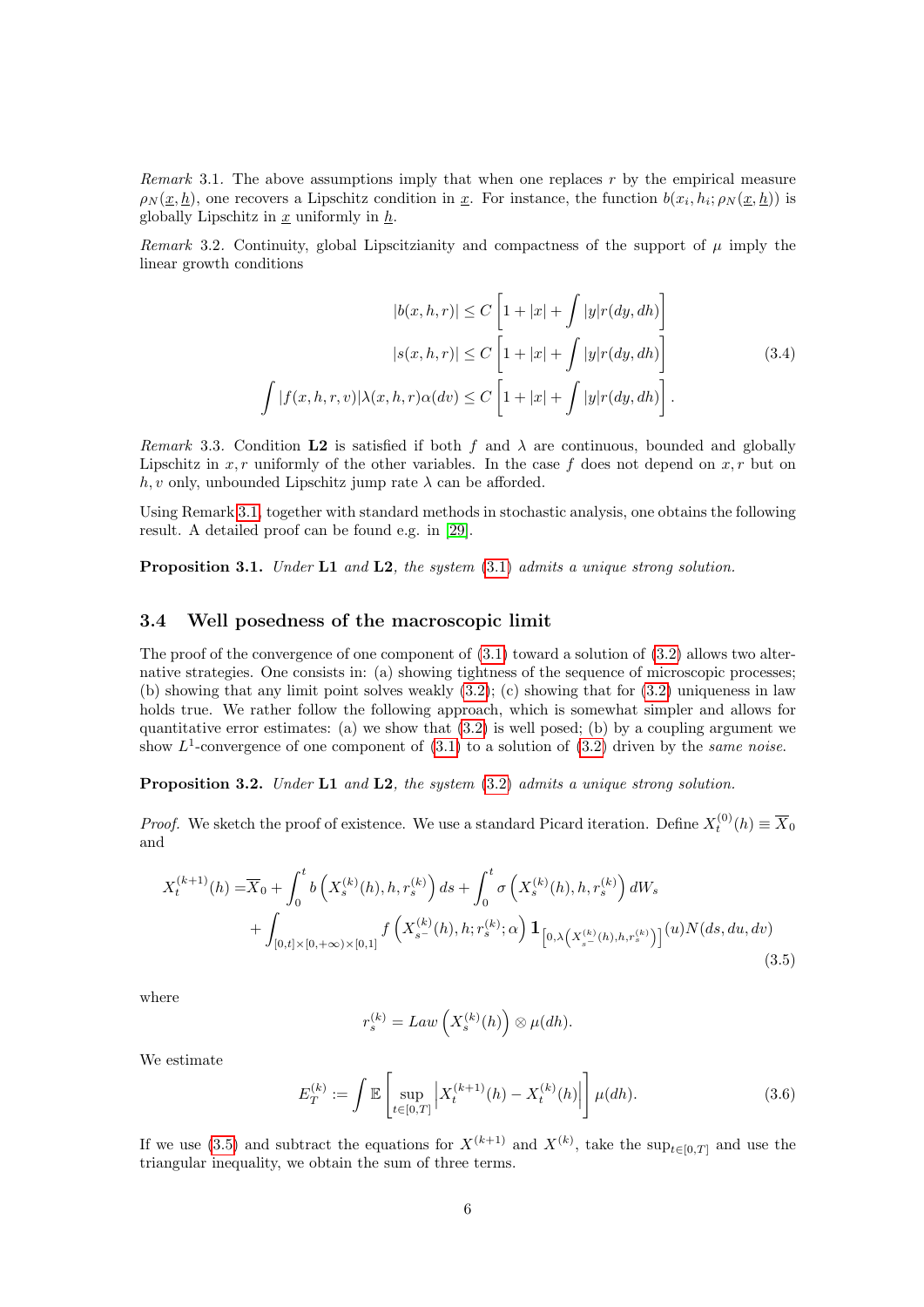(A). The first term comes from the drift.

$$
\sup_{t \in [0,T]} \left| \int_0^t b\left(X_s^{(k)}(h), h, r_s^{(k)}\right) ds - \int_0^t b\left(X_s^{(k-1)}(h), h, r_s^{(k-1)}\right) ds \right|
$$
  

$$
\leq \int_0^T \left| b\left(X_s^{(k)}(h), h, r_s^{(k)}\right) - b\left(X_s^{(k-1)}(h), h, r_s^{(k-1)}\right) \right| ds
$$
  

$$
\leq L \int_0^T \left( \left| X_s^{(k)}(h) - X_s^{(k-1)}(h) \right| + d(r_s^{(k)}, r_s^{(k-1)}) \right) ds
$$
  

$$
\leq L \int_0^T \left( \left| X_s^{(k)}(h) - X_s^{(k-1)}(h) \right| + \int \mathbb{E} \left| X_s^{(k)}(h') - X_s^{(k-1)}(h') \right| \mu(dh') \right) ds
$$

where the inequality

<span id="page-6-0"></span>
$$
d(r_s^{(k)}, r_s^{(k-1)}) \le \int \mathbb{E} \left| X_s^{(k)}(h') - X_s^{(k-1)}(h') \right| \mu(dh')
$$
\n(3.7)

comes directly form the definition of the metric  $d$ , and we have used  $(L1)$ . Averaging:

$$
\int \mathbb{E} \left[ \sup_{t \in [0,T]} \left| \int_0^t b\left(X_s^{(k)}(h), h, r_s^{(k)}\right) ds - \int_0^t b\left(X_s^{(k-1)}(h), h, r_s^{(k-1)}\right) ds \right| \right] \mu(dh)
$$
  

$$
\leq 2L \int_0^T \int \mathbb{E} \left| X_s^{(k)}(h) - X_s^{(k-1)}(h) \right| \mu(dh) \leq 2LTE_T^{(k-1)}.
$$

(B). The second term comes from the diffusion coefficient.

$$
\sup_{t\in[0,T]}\left|\int_0^t\sigma\left(X_s^{(k)}(h),h,r_s^{(k)}\right)ds-\int_0^t\sigma\left(X_s^{(k-1)}(h),h,r_s^{(k-1)}\right)dW_s\right|.
$$

By the  $L^1$  Burkholder-Davis-Gundy inequality (see e.g. [\[39\]](#page-18-1))

$$
\begin{split} \mathbb{E}\left[\sup_{t\in[0,T]}\left|\int_{0}^{t}\left[\sigma\left(X_{s}^{(k)}(h),h,r_{s}^{(k)}\right)-\sigma\left(X_{s}^{(k-1)}(h),h,r_{s}^{(k-1)}\right)\right]dW_{s}\right|\right] \\ & \leq C\mathbb{E}\left[\left(\int_{0}^{T}\left|\sigma\left(X_{s}^{(k)}(h),h,r_{s}^{(k)}\right)-\sigma\left(X_{s}^{(k-1)}(h),h,r_{s}^{(k-1)}\right)\right|^{2}ds\right)^{\frac{1}{2}}\right] \\ & \leq C L\mathbb{E}\left[\left(\int_{0}^{T}\left(\left|X_{s}^{(k)}(h)-X_{s}^{(k-1)}(h)\right|+d(r_{s}^{(k)},r_{s}^{(k-1)})\right)^{2}ds\right)^{\frac{1}{2}}\right] \\ & \leq CL\sqrt{T}\mathbb{E}\left[\sup_{s\in[0,T]}\left(\left|X_{s}^{(k)}(h)-X_{s}^{(k-1)}(h)\right|+d(r_{s}^{(k)},r_{s}^{(k-1)})\right)ds\right] \end{split}
$$

Averaging over  $h$  and using  $(3.7)$  as before, we obtain

$$
\int \mathbb{E}\left[\sup_{t\in[0,T]}\left|\int_0^t \left[\sigma\left(X_s^{(k)}(h),h,r_s^{(k)}\right)-\sigma\left(X_s^{(k-1)}(h),h,r_s^{(k-1)}\right)\right]dW_s\right|\right] \mu(dh) \leq 2CL\sqrt{T}E_T^{(k-1)}.
$$

(C). Finally, we have the term coming from the jumps.

<span id="page-6-1"></span>
$$
\sup_{t\in[0,T]} \left| \int_{[0,t]\times[0,+\infty)\times[0,1]} f\left(X_{s^-}^{(k)}(h),h;r_s^{(k)};v\right) \mathbf{1}_{\left[0,\lambda\left(X_{s^-}^{(k)}(h),h,r_s^{(k)}\right)\right]}(u)N(ds,du,dv) \right| - \int_{[0,t]\times[0,+\infty)\times[0,1]} f\left(X_{s^-}^{(k-1)}(h),h;r_s^{(k-1)};v\right) \mathbf{1}_{\left[0,\lambda\left(X_{s^-}^{(k-1)}(h),h,r_s^{(k-1)}\right)\right]}(u)N(ds,du,dv) \right| \tag{3.8}
$$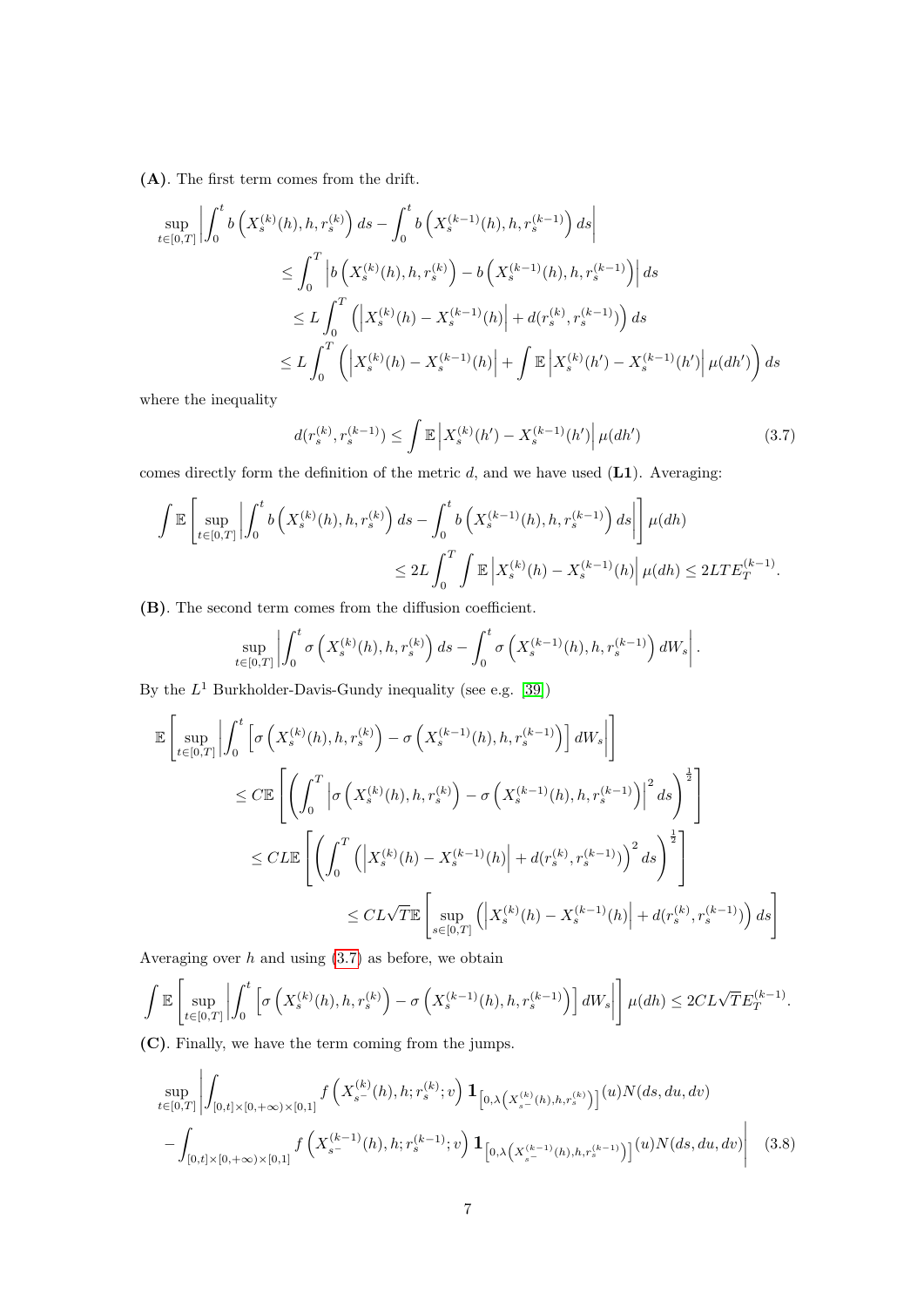Let

$$
F_s^k := f\left(X_{s^-}^{(k)}(h), h; r_s^{(k)}; v\right) \mathbf{1}_{\left[0, \lambda\left(X_{s^-}^{(k)}(h), h, r_s^{(k)}\right)\right]}(u).
$$

Since  $N$  is a positive measure,  $(3.8)$  is bounded above by,

<span id="page-7-0"></span>
$$
\int_0^T |F_s^k - F_s^{k-1}| N(ds, du, dv) = \int_0^T |F_s^k - F_s^{k-1}| ds du \alpha(dv) + \int_0^T |F_s^k - F_s^{k-1}| \tilde{N}(ds, du, dv), \tag{3.9}
$$

where  $\int_0^T |F_s^k - F_s^{k-1}| \tilde{N}(ds, du, dv)$  has mean zero, since  $dsdu\alpha(dv)$  is the compensator of  $N(ds, du, dv)$ . Thus averaging, we are only left with the term  $\int_0^T \left| F_s^k - F_s^{k-1} \right| ds du \alpha(dv)$ , which is dealt with using (L2), and gives an upper bound similar of that of part (A).

Summing up the contributions of  $(A)$ ,  $(B)$  and  $(C)$ , we get, for a sufficiently large constant C,

$$
E_T^{(k)} \le C(T + \sqrt{T})E_T^{(k-1)}
$$

.

We now observe that the processes  $X^{(k)}$ ,  $k \geq 0$ ,  $h \in \mathbb{R}^{d'}$  are progressively measurable for the filtration generated by the initial condition and the driving noise  $W, N$ , and satisfy

$$
\int \mathbb{E}\left[\sup_{t\in[0,T]}\left|X_t^{(k)}(h)\right|\right] \mu(dh) < +\infty.
$$

This can be seen by induction on  $k$ , replicating the steps above but using, rather than the Lipschitz conditions, the linear growth conditions  $(3.4)$ . If we denote by M the space of progressively measurable, cadlag,  $\mathbb{R}^d$  valued processes such that

$$
||X|| := \mathbb{E}\left[\sup_{t \in [0,T]} |X_t|\right] < +\infty,
$$

and we take T sufficiently small, we have shown that

$$
\sum_{k} \int \|X^{(k)}(h)\| \mu(dh) < +\infty,
$$

and therefore for all  $h$  in a set  $F$  of  $\mu$ -full measure

$$
\sum_{k} \|X^{(k)}(h)\| < +\infty.
$$

The norm  $\|\cdot\|$  is not complete in M, as the sup-norm is not complete in the space of cadlag functions. To get a complete metric, we replace the distance in sup-norm by the Skorohod distance  $d_S$  (see [\[5\]](#page-16-2)), i.e.

$$
D_S(X,Y) := \mathbb{E}\left[d_S(X,Y)\right].
$$

Since the Skorohod distance is dominated by the distance in sup-norm, a Cauchy sequence for  $\|\cdot\|$  is also Cauchy for the metric  $D_S$ . Thus, the limit  $\overline{X}(h)$  of the sequence  $X^{(k)}(h)$  can be defined for all  $h \in F$ , where F is a set of measure one for  $\mu$ , and it is not hard to show (using also Proposition [2.1\)](#page-1-2) that [\(3.2\)](#page-4-3) holds for the limit.  $\overline{X}(h)$  can be then easily defined for  $h \notin F$  just by imposing that [\(3.2\)](#page-4-3) holds.

This establishes existence of solution in  $M$  for T small. Since the condition on T does not involve the initial condition, the argument can be iterated on adjacent time intervals, obtaining a solution on any time interval.

Establishing uniqueness would actually be easy by using similar arguments. For us it is not actually needed, as uniqueness will follow from the convergence result in next section (Theorem [3.1\)](#page-8-1).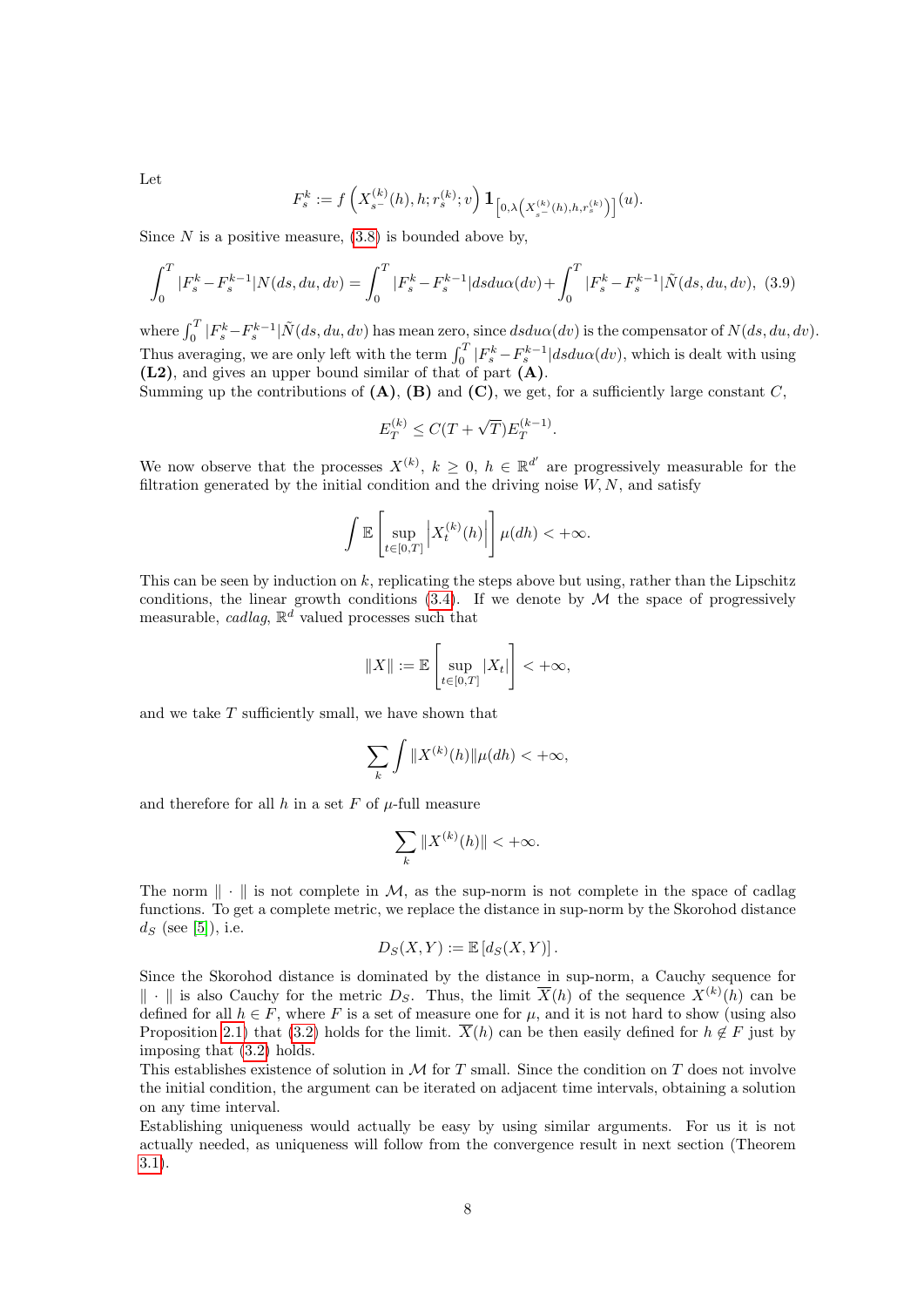Remark 3.4. It is more customary to use  $L^2$  norms rather that  $L^1$  norms for constructing solutions to SDE. The main difference is in  $(C)$ , where we estimate  $(3.8)$ . When estimating the mean of the square of [\(3.9\)](#page-7-0), the martingale contributes with

$$
\int_0^T |F_s^k - F_s^{k-1}|^2 ds du\alpha(dv).
$$

To complete the argument one needs a Lipschitz condition of the form

<span id="page-8-2"></span>
$$
\int \left| f(x, h, r, v) \mathbf{1}_{[0, \lambda(x, h, r)]}(u) - f(y, h, r', v) \mathbf{1}_{[0, \lambda(y, h, r')]}(u) \right|^2 du \alpha(dv) \le L \left[ |x - x'|^2 + d_2^2(r, r') \right],
$$
\n(3.10)

where, in the whole argument, the distance

$$
d_2(\nu, \nu') := \left(\inf \left\{ \int |x-y|^2 \Pi(dx, dy) : \Pi \text{ has marginals } \nu \text{ and } \nu' \right\} \right)^{\frac{1}{2}}
$$

would be used. The Lipschitz condition  $(3.10)$  is harder to check then  $(3.3)$ , for the simple reason that "squaring an indicator function does not produce any square".

### <span id="page-8-0"></span>3.5 Propagation of chaos

<span id="page-8-1"></span>**Theorem 3.1.** Suppose conditions **L1** and **L2** hold. For  $i \geq 1$  denote by  $\overline{X}^i(h)$  the solution of  $(3.2)$  with the local parameter h and the same initial condition  $X_0^i$  of  $(3.1)$ . Then for each i and  $T > 0$ 

$$
\lim_{N \to +\infty} \int \mathbb{E} \left[ \sup_{t \in [0,T]} \left| X_t^{i,N} - \overline{X}_t^i(h_i) \right| \right] \mu^{\otimes N}(d\underline{h}) = 0
$$

where  $\mu^{\otimes N}$  is the N-fold product of  $\mu$ .

*Proof.* As in the proof of Proposition [3.2](#page-5-4) we subtract the two equations for  $X^{i,N}$  and  $\overline{X}^i$ . Using the triangular inequality, we estimate  $\sup_{t \in [0,T]} |X_t^{i,N} - \overline{X}_t^i|$ respectively to drift, diffusion and jumps. In this proof we only show how to deal with the drift respectively to drift, diffusion and jumps. In this proof we only show how to deal with the drift  $\left| \begin{array}{c} i_t(h_i) \end{array} \right|$  as sum of three terms, corresponding term. The other two terms, involving stochastic integrals, are reduced to terms with Lebesgue time integrals as in the proof of Proposition [3.2,](#page-5-4) and then are estimated as the drift term. We therefore give estimates for

$$
\int \mathbb{E} \left[ \sup_{t \in [0,T]} \left| \int_0^t b\left(X_s^{i,N}, h_i, \rho(\underline{X}_s^N, \underline{h})\right) ds - \int_0^t b\left(\overline{X}_s^i(h_i), h_i, r_s\right) ds \right| \right] \mu^{\otimes N}(d\underline{h})
$$
\n
$$
\leq \int \mathbb{E} \left[ \int_0^T \left| b\left(X_s^{i,N}, h_i, \rho(\underline{X}_s^N, \underline{h})\right) - b\left(\overline{X}_s^i(h_i), h_i, r_s\right) \right| \right] \mu^{\otimes N}(d\underline{h}) \quad (3.11)
$$

By  $(L1)$ 

<span id="page-8-4"></span>
$$
\left| b\left(X_s^{i,N}, h_i, \rho(\underline{X}_s^N, \underline{h})\right) - b\left(\overline{X}_s^i(h_i), h_i, r_s\right) \right| \le L\left[ \left|X_s^{i,N} - \overline{X}_s^i(h_i)\right| + d\left(\rho(\underline{X}_s^N, \underline{h}), r_s\right) \right].
$$
 (3.12)

Now,

<span id="page-8-3"></span>
$$
d\left(\rho(\underline{X}_{s}^{N},\underline{h}),r_{s}\right) \leq d\left(\rho(\underline{X}_{s}^{N},\underline{h}),\rho(\overline{\underline{X}}_{s},\underline{h})\right) + d\left(\rho(\overline{\underline{X}}_{s},\underline{h}),r_{s}\right). \tag{3.13}
$$

We consider the two summands in the r.h.s. of [\(3.13\)](#page-8-3) separately. By definition of the metric  $d(\cdot, \cdot)$ 

<span id="page-8-5"></span>
$$
d\left(\rho(\underline{X}_{s}^{N},\underline{h}),\rho(\overline{\underline{X}}_{s},\underline{h})\right) \leq \frac{1}{N} \sum_{j=1}^{N} \left|X_{s}^{j,N} - \overline{X}_{s}^{j}\right|,
$$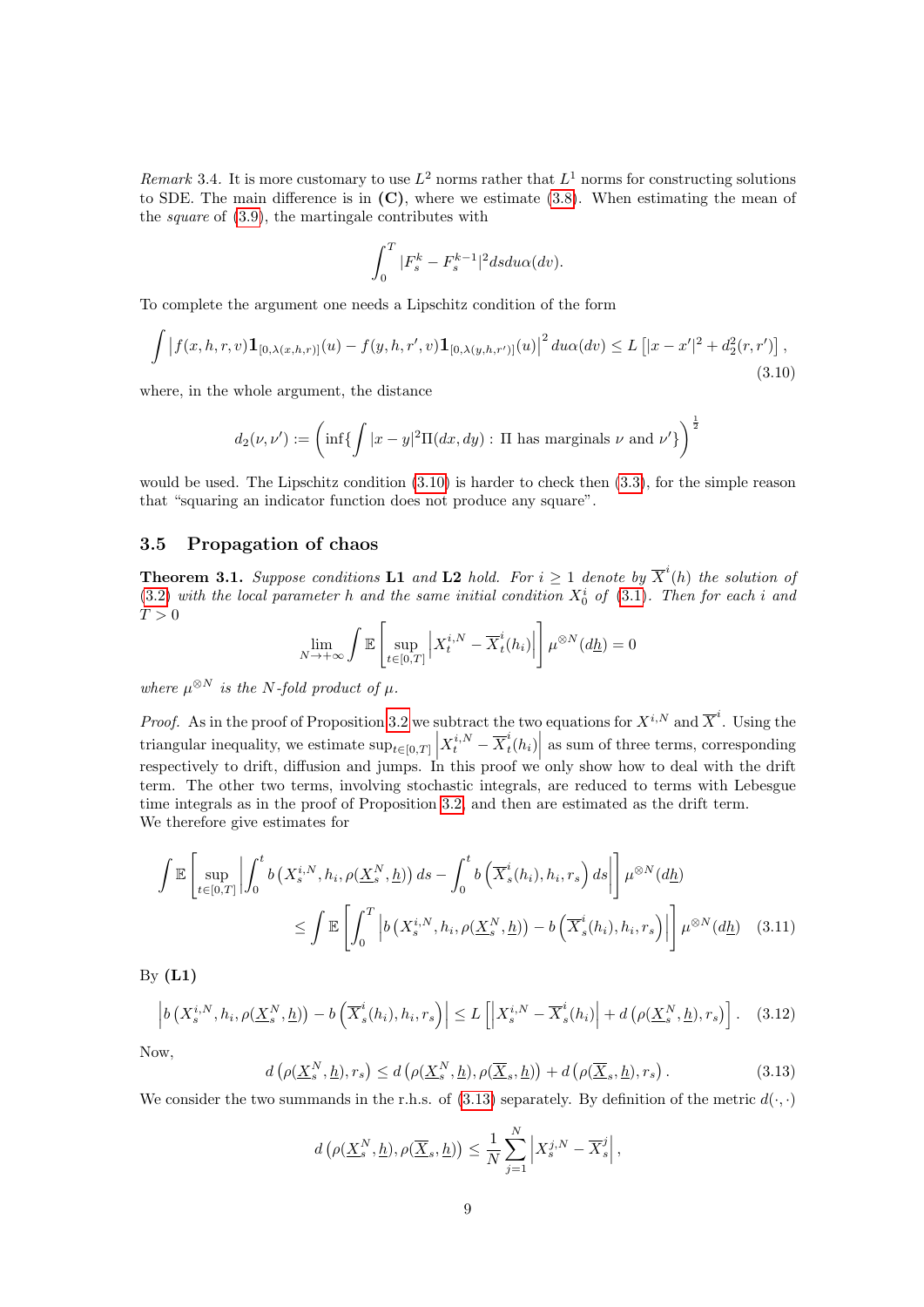so, by symmetry,

<span id="page-9-2"></span>
$$
\int \mathbb{E}\left[d\left(\rho(\underline{X}_{s}^{N},\underline{h}),\rho(\overline{\underline{X}}_{s},\underline{h})\right)\right]\mu^{\otimes N}(d\underline{h}) \leq \int \mathbb{E}\left[\left|X_{s}^{i,N} - \overline{X}_{s}^{i}(h_{i})\right|\right]\mu^{\otimes N}(d\underline{h}).\tag{3.14}
$$

For the second summand in [\(3.13\)](#page-8-3) we observe that, under  $\mathbb{P} \otimes \mu^{\otimes \infty}$ , the random variables  $\left(\overline{X}_{s}^{i}\right)$  $s(k_i), h_i$  are i.i.d. with law  $r_s \in \mathcal{P}(\mathbb{R}^{d+d'})$ . By a recent version of the Law of Large Number ([\[26\]](#page-17-1), Theorem 1), there exists a constant  $C > 0$ , only depending on d and d', and  $\gamma > 0$  (any  $\gamma < \frac{1}{d+d'}$  does the job) such that

$$
\int \mathbb{E}\left[d\left(\rho(\overline{\underline{X}}_s,\underline{h}),r_s\right)\right]\mu^{\otimes N}(d\underline{h}) \leq \frac{C}{N^{\gamma}}.\tag{3.15}
$$

Inserting what obtained in  $(3.12)$ ,  $(3.13)$  and  $(3.14)$  in  $(3.11)$  we get for some  $C > 0$ , which may also depend on T,

$$
\int \mathbb{E} \left[ \sup_{t \in [0,T]} \left| \int_0^t b\left(X_s^{i,N}, h_i, \rho(\underline{X}_s^N, \underline{h})\right) ds - \int_0^t b\left(\overline{X}_s^i(h_i), h_i, r_s\right) ds \right| \right] \mu^{\otimes N}(d\underline{h})
$$
\n
$$
\leq C \int \mathbb{E} \left[ \int_0^T \left|X_s^{i,N} - \overline{X}_s^i(h_i) \right| \right] \mu^{\otimes N}(d\underline{h}) + \frac{C}{N^{\gamma}}.
$$

Dealing similarly with all terms arising in  $\sup_{t\in[0,T]}\Big|X_t^{i,N}-\overline{X}_t^i\Big|$  $\left. \frac{i}{t}(h_i) \right|$ , if we set

$$
E_t := \int \mathbb{E}\left[\sup_{s \in [0,t]} \left| X_s^{i,N} - \overline{X}_s^i(h_i) \right| \right] \mu^{\otimes N}(d\underline{h})
$$

we obtain

$$
E_t \le C \int_0^t E_s ds + \frac{C}{N^{\gamma}},
$$

which, by Gromwall's Lemma and the fact that  $E_0 = 0$  yields

$$
E_T \leq \frac{C_T}{N^\gamma}
$$

for some  $T$ -dependent constant  $C_T$ , and this complete the proof.

# <span id="page-9-0"></span>4 Applications

In this section we review some classes of models that are relevant for life sciences. Some key results will be stated, but no proofs are given.

# <span id="page-9-1"></span>4.1 The stochastic Kuramoto model

Synchronization phenomena leading to macroscopic rhythms are ubiquitous in science. Most (ab)used examples include

- applauses;
- flashing fireflies;
- protein concentration within cells in a multicellular system (reprissilators).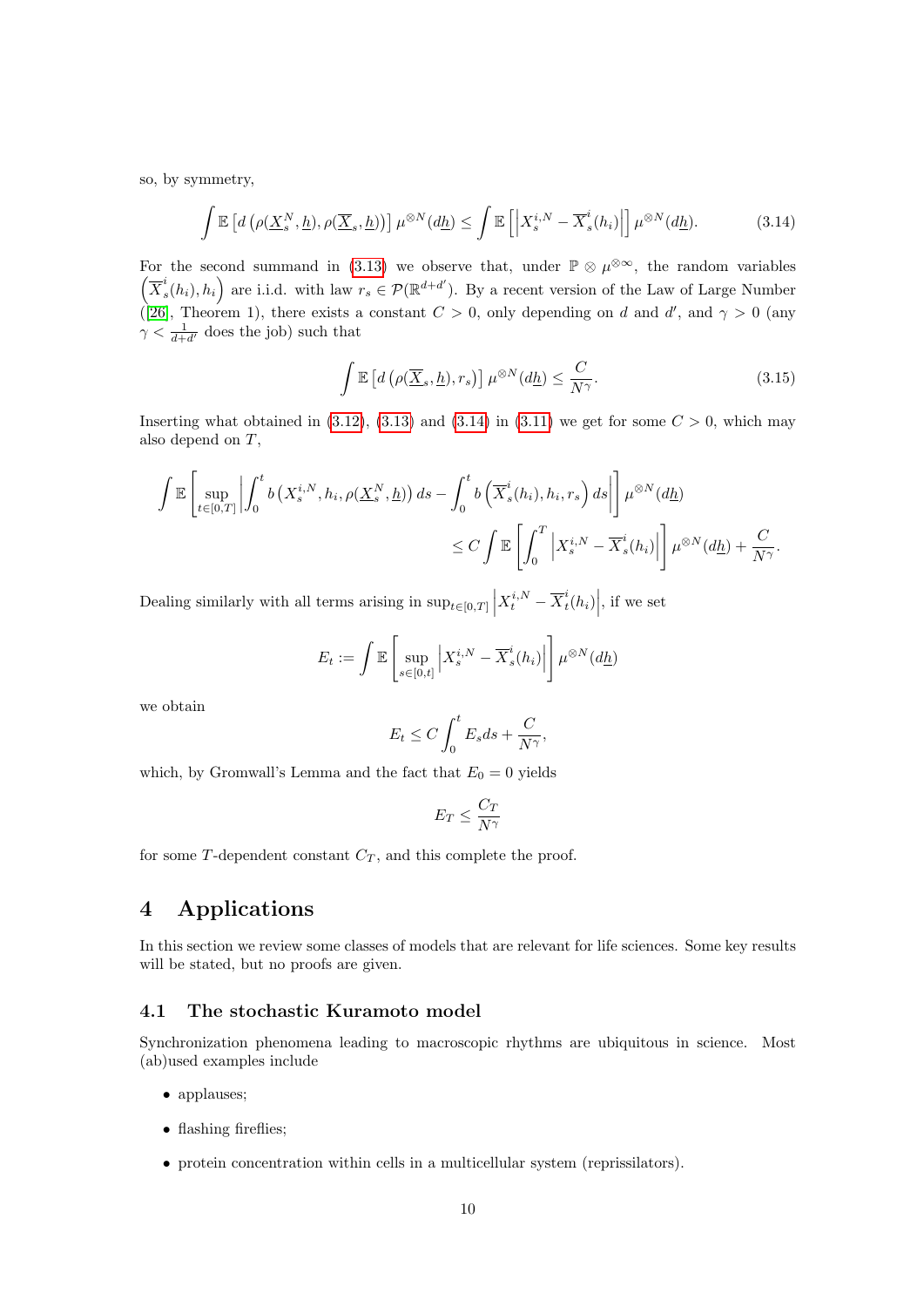In these examples the systems are comprised by many units, each unit tending to behave periodically. Under circumstances depending on how units communicates, oscillation may synchronize, producing macroscopic pulsing. The (stochastic) Kuramoto model ([\[32\]](#page-18-2)) is perhaps the most celebrated stylized model to capture this behavior.

In the Kuramoto model units are *rotators*, i.e. the state variable is an angle. Denoting by  $X^{i,N}$ the angular variable (*phase*) of the *i*-th rotator, with  $i = 1, 2, \ldots, N$ , the evolution is given by

$$
dX_t^{i,N} = h_i dt + \frac{\theta}{N} \sum_{j=1}^N \sin\left(X_t^{j,N} - X_t^{i,N}\right) dt + dW_t^i.
$$
 (4.1)

Here  $h_i$  is the characteristic angular velocity of the *i*-th rotator. The effect of the interaction term is to favor phases to stay close. We assume the  $h_i$ 's are i.i.d., drawn from a distribution  $\mu$  on  $\mathbb R$ with compact support. By possibly adding a constant speed rotation, there is no further loss of generality to assume that  $\mu$  has mean zero. We further assume  $\mu$  is symmetric, i.e. invariant by reflection around zero.

Clearly all results in Section 3 apply, and we get the following macroscopic limit:

$$
d\overline{X}_t(h) = hdt + \theta \int \sin(y - \overline{X}_t) q_t(dy; h') \mu(dh')dt + dW_t,
$$
\n(4.2)

where  $q_t(dy; h')$  is the law of  $\overline{X}_t(h')$ . The flow of measures  $q_t(\cdot, h)$  solves (indeed in the classical sense for the density w.r.t. the Lebesgue measure)

<span id="page-10-0"></span>
$$
\frac{\partial}{\partial t}q_t(x;h) = \frac{1}{2}\frac{\partial^2}{\partial x^2}q_t(x;h) - \frac{\partial}{\partial x}\left[ (h + \theta r_{q_t} \sin(\varphi_{q_t} - x)) q_t(x,h) \right] =: \mathcal{M}[q_t](h),\tag{4.3}
$$

where

$$
r_{q_t}e^{i\varphi_{q_t}}:=\int e^{ix}q_t(dx;h)\mu(dh).
$$

Equation [\(4.3\)](#page-10-0) describes the collective behavior of the system of rotators.  $r_{q_t}$  captures the degree of synchronization of the system:  $r_{q_t} = 0$  indicates total lack of synchronization, while a perfectly synchronized systems has  $r_{q_t} = 1$ .

One is interested in the long time behavior of solutions of [\(4.3\)](#page-10-0), in particular stable equilibria. Note that, since the model is rotation invariant, if  $q(x; h)$  solves  $\mathcal{M}[q] = 0$ , then also  $q(x + x_0; h)$ does; thus there is no loss of generality in looking for equilibria satisfying  $\varphi_q = 0$ .

The proof of the following statement can be found in [\[7\]](#page-16-3).

**Theorem 4.1.**  $q^*$  is a solution of  $\mathcal{M}[q] = 0$  with  $\varphi_{q^*} = 0$  if and only if it is of the form

$$
q^*(x;h) = (Z_*)^{-1} \cdot e^{2(hx + \theta r_* \cos x)} \left[ e^{4\pi h} \int_0^{2\pi} e^{-2(hx + \theta r_* \cos x)} dx + (1 - e^{4\pi h}) \int_0^x e^{-2(hy + \theta r_* \cos y)} dy \right], \quad (4.4)
$$

where  $Z_*$  is a normalization factor and  $r_*$  satisfies the consistency relation

<span id="page-10-1"></span>
$$
r_* = \int e^{ix} q_*(x, h) \,\mu(dh) \, dx \,. \tag{4.5}
$$

 $r_* = 0$  is a solution of [\(4.5\)](#page-10-1), and it corresponds to the incoherent solution

$$
q^*(x; h) \equiv \frac{1}{2\pi},
$$

i.e. the phases of the rotators are uniformly distributed on the torus.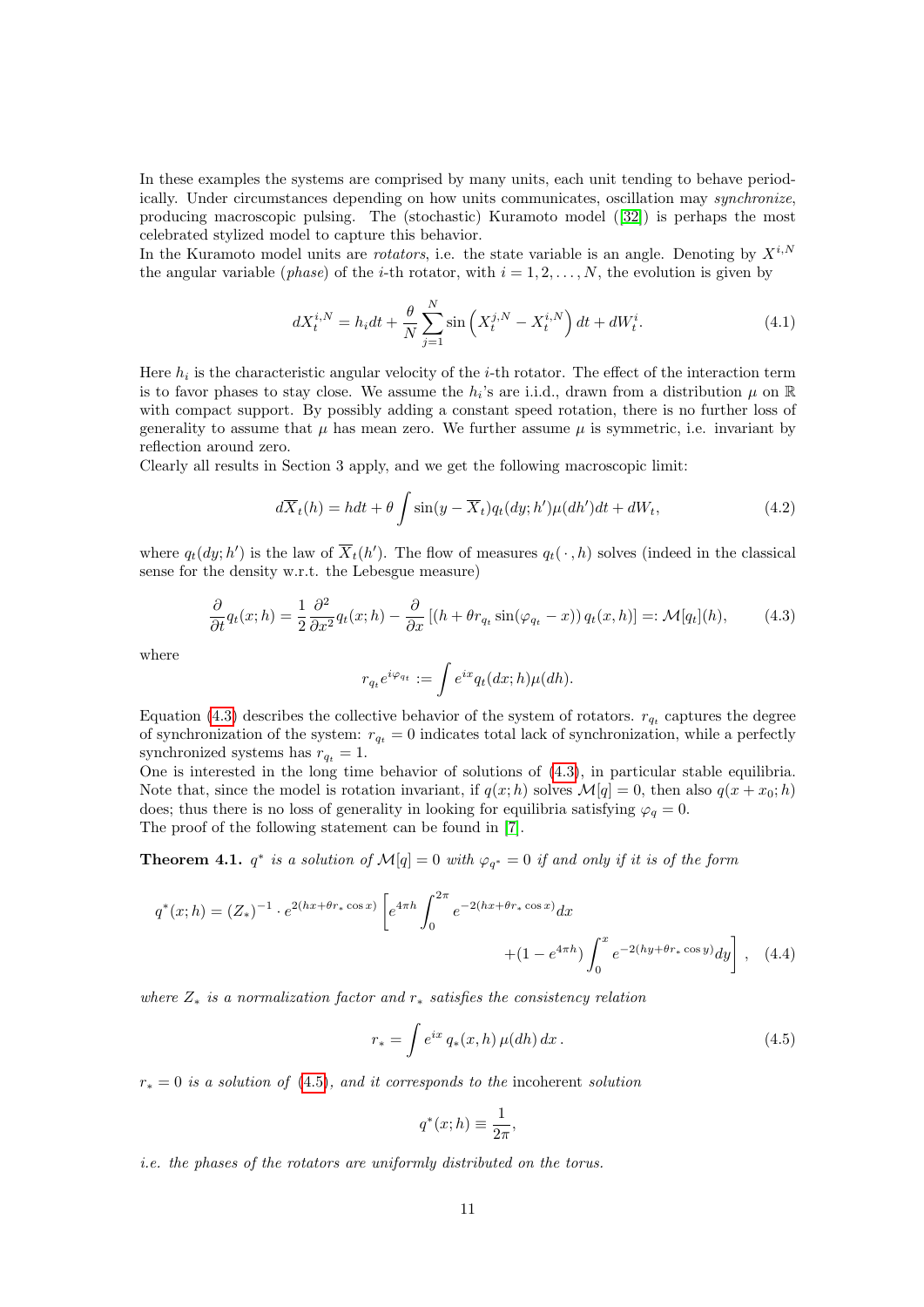Linear stability of the incoherent solution depends in a highly nontrivial way on  $\theta$  and on the distribution  $\mu$  of the local parameters. It is rather well understood in some special cases ([\[7,](#page-16-3) [8,](#page-16-4) [19\]](#page-17-2)).

Theorem 4.2. Denote by

$$
\theta_c = \left[ \int \frac{\mu(dh)}{1 + 4h^2} \right]^{-1} . \tag{4.6}
$$

- (a) Suppose  $\mu$  is unimodal, i.e. it has a (even) density decreasing on  $(0, +\infty)$ . Then the incoherent solution is linearly stable if and only if  $\theta < \theta_c$ . At  $\theta_c$  one (circle of) synchronized solution (i.e. with  $r_q > 0$  bifurcates for the incoherent solution.
- (b) Suppose  $\mu = \frac{1}{2} (\delta_{-h_0} + \delta_{h_0})$  for some  $h_0 > 0$ . Then the incoherent solution is linearly stable if and only if  $\hat{\theta} < \theta_c \wedge 2$ . For  $\theta_c < 2$  at  $\theta = \theta_c$  one (circle of) synchronized solution (i.e. with  $r_q > 0$  bifurcates. For  $\theta_c > 2$  (which occurs for  $h_0$  sufficiently large), at  $\theta = 2$  the incoherent solution loses stability via a Hopf bifurcation: it is believed, but not rigorously proved, that stable time-periodic solutions emerge.

It is not true in general that when the incoherent solution is stable then it is unique. It is believed it is in the unimodal case, but proved ether for  $\theta$  small, or up to the critical point if  $\mu$  is sufficiently concentrated around zero [\[36\]](#page-18-3). In the binary case, for certain values of the parameters it is known that there are values of  $\theta$  smaller that the critical value for which two distinct circles of synchronized solutions exists [\[36\]](#page-18-3).

In general, when the support of  $\mu$  is contained in a sufficiently small interval, then synchronized solutions exist if and only if  $\theta > \theta_c$ , are unique up to rotation, and are linearly stable ([\[4,](#page-16-5) [27\]](#page-17-3))

# <span id="page-11-0"></span>4.2 Interacting Fitzhugh-Nagumo neurons

Designed as reduction of more realistic models (e.g. the Hodgkin-Huxley model), the Fitzhugh-Nagumo model describes the evolution of the membrane potential  $x_t$  of a neuron through the following differential equation

$$
\begin{aligned} \dot{x}_t &= x_t - \frac{1}{3}x_t^3 + y_t + I_t^{ext} \\ \dot{y}_t &= \epsilon(a + bx_t - \gamma y_t) \end{aligned} \tag{4.7}
$$

<span id="page-11-1"></span>where

- $y_t$  is a *recovery variable* obtained by reduction of other variables;
- $I_t^{ext}$  is the input current, assumed to be random and stationary. Without loss of generality, choosing a properly, we can assume  $I_t^{ext}$  has mean zero.
- b is the interaction strength between x and y,  $\gamma \geq 0$  is a dissipation parameter. a is a kinetic parameter related with input current and synaptic conductance.

The parameter  $\epsilon$  can be used to separate the time scales of the evolutions of the two variables. In what follows we assume  $dI_t^{ext} = \sigma dW_t$  for a Brownian motion W.

To begin with, consider the equation in absence of randomness in the input current ( $\sigma = 0$ ), and set  $b = -1$ ,  $\gamma = 0$  to make the analysis simpler. In this case [\(4.7\)](#page-11-1) has a unique equilibrium in  $(a, -a + a^3/3)$ , which is globally stable for  $|a| < 1$ , is has a Hopf bifurcation at  $|a| = 1$  and a stable periodic orbit emerges for  $|a| > 1$ . Thus, the system can be excited by the input, producing, at least for appropriate choice of the parameters, rapid variations of the potential (spikes) which occur periodically.

There are various ways to make several neurons interact in a network, even within the mean-field scheme, depending of how we model synapsis (see [\[2\]](#page-16-6)). The simplest, corresponding to electrical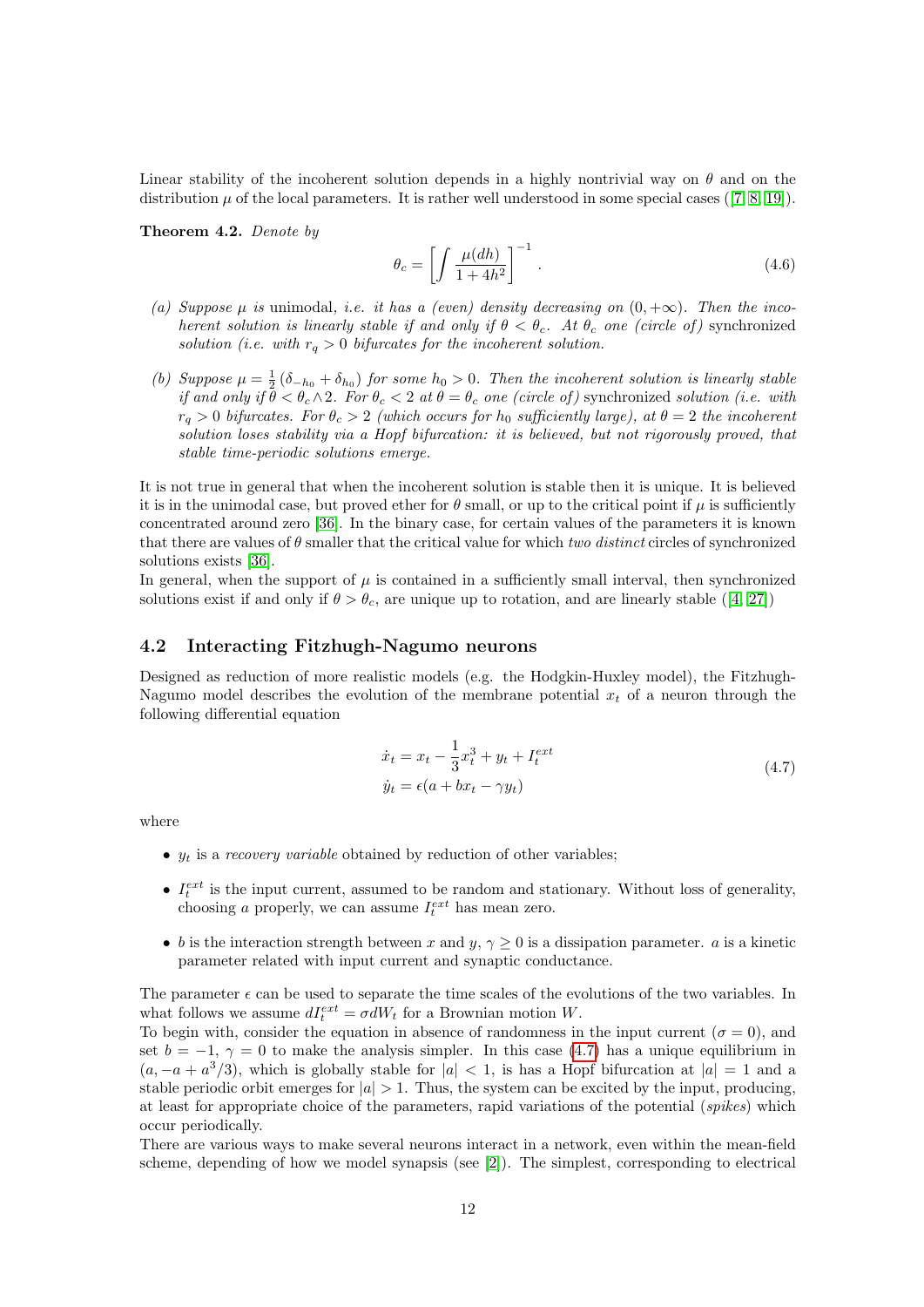synapsis, leads to the following system.  $X^{i,N}$  denotes the membrane potential of the *i*-th neuron. The local parameter  $h_i$  may be interpreted as the *macroscopic location* of the neuron, or its type.

$$
dX_t^{i,N} = \left(X_t^{i,N} - \frac{1}{3}(X_t^{i,N})^3 + Y_t^{i,N}\right)dt + \frac{1}{N}\sum_{j=1}^N J(h_i, h_j) \left(X_t^{i,N} - X_t^{j,N}\right)dt + \sigma dW_t^i
$$
  
\n
$$
dY_t^{i,N} = \epsilon(h_i) \left[a(h_i) + b(h_i)X_t^{i,N} - \gamma(h_i)Y_t^{i,N}\right]dt,
$$
\n(4.8)

where the coupling parameters  $J(h_i, h_j)$  tune the interaction petween pairs of neurons. The model become more interesting if one introduces a delay  $\tau$  in the transmission of informations between different neurons:

$$
dX_t^{i,N} = \left(X_t^{i,N} - \frac{1}{3}(X_t^{i,N})^3 + Y_t^{i,N}\right)dt + \frac{1}{N}\sum_{j=1}^N J(h_i, h_j) \left(X_t^{i,N} - X_{t-\tau(h_i, h_j)}^{j,N}\right)dt + \sigma dW_t^i
$$
  

$$
dY_t^{i,N} = \epsilon(h_i) \left[a(h_i) + b(h_i)X_t^{i,N} - \gamma(h_i)Y_t^{i,N}\right]dt.
$$
\n(4.9)

Delay makes a bit more painful the well posedness analysis for both the model and its macroscopic limit, but for propagation of chaos the same proof carries through (see [\[45\]](#page-18-4) for details), giving the following macroscopic limit

$$
d\overline{X}_t(h) = \left(\overline{X}_t(h) - \frac{1}{3}\overline{X}_t^3(h) + \overline{Y}_t(h) + \int J(h, h') \left(\overline{X}_t(h) - y\right) q_{t-\tau(h, h')}(dy; h') \mu(dh')\right) dt + \sigma dW_t
$$
  

$$
d\overline{Y}_t(h) = \epsilon(h)(a(h) + b(h)\overline{X}_t(h) - \gamma(h)\overline{Y}_t(h))dt,
$$
\n(4.10)

where  $q_t(dx; h)$  denotes the law of  $\overline{X}_t(h)$ . Not much is known at this level of generality, so we consider the simplest, homogeneous case in which h is constant,  $\gamma = 0$ ,  $b = -1$  which gives

$$
d\overline{X}_t = \left[\overline{X}_t\right) - \frac{1}{3}\overline{X}_t^3 + \overline{Y}_t + J(\overline{X}_t - \mathbb{E}(\overline{X}_{t-\tau}))\right]dt + \sigma dW_t
$$
  
\n
$$
d\overline{Y}_t = \epsilon(a - \overline{X}_t)dt
$$
\n(4.11)

<span id="page-12-0"></span>A further simplification consists in letting the noise going to zero, in both the diffusion and the initial condition. Note the the noise is *essential* to prove propagation of chaos, so this must be meant as a limiting procedure at macroscopic level. We obtain the deterministic system with delay

$$
\begin{aligned} \dot{x}_t &= x_t - \frac{1}{3}x_t^3 + y_t + J(x_t - x_{t-\tau})\\ \dot{y} &= \epsilon(a - x_t). \end{aligned} \tag{4.12}
$$

This system has been extensively studies in [\[31\]](#page-18-5). Here we assume  $J \geq 0$ 

- The point  $(a, -a + a^3/3)$  is still the unique fixed point, and it is stable for  $|a| > \sqrt{2}$  $(1+2)$ and unstable for  $|a| < 1$ , no matter what  $\tau$  is.
- For  $1 < \tau < \sqrt{1+2J}$  loss of stability via a Hopf bifurcation can be obtained by increasing  $\tau$ : interaction and transmission delay may produce oscillations even if single neurons are in the stability region.

Does noise play any role in exciting the neuronal network?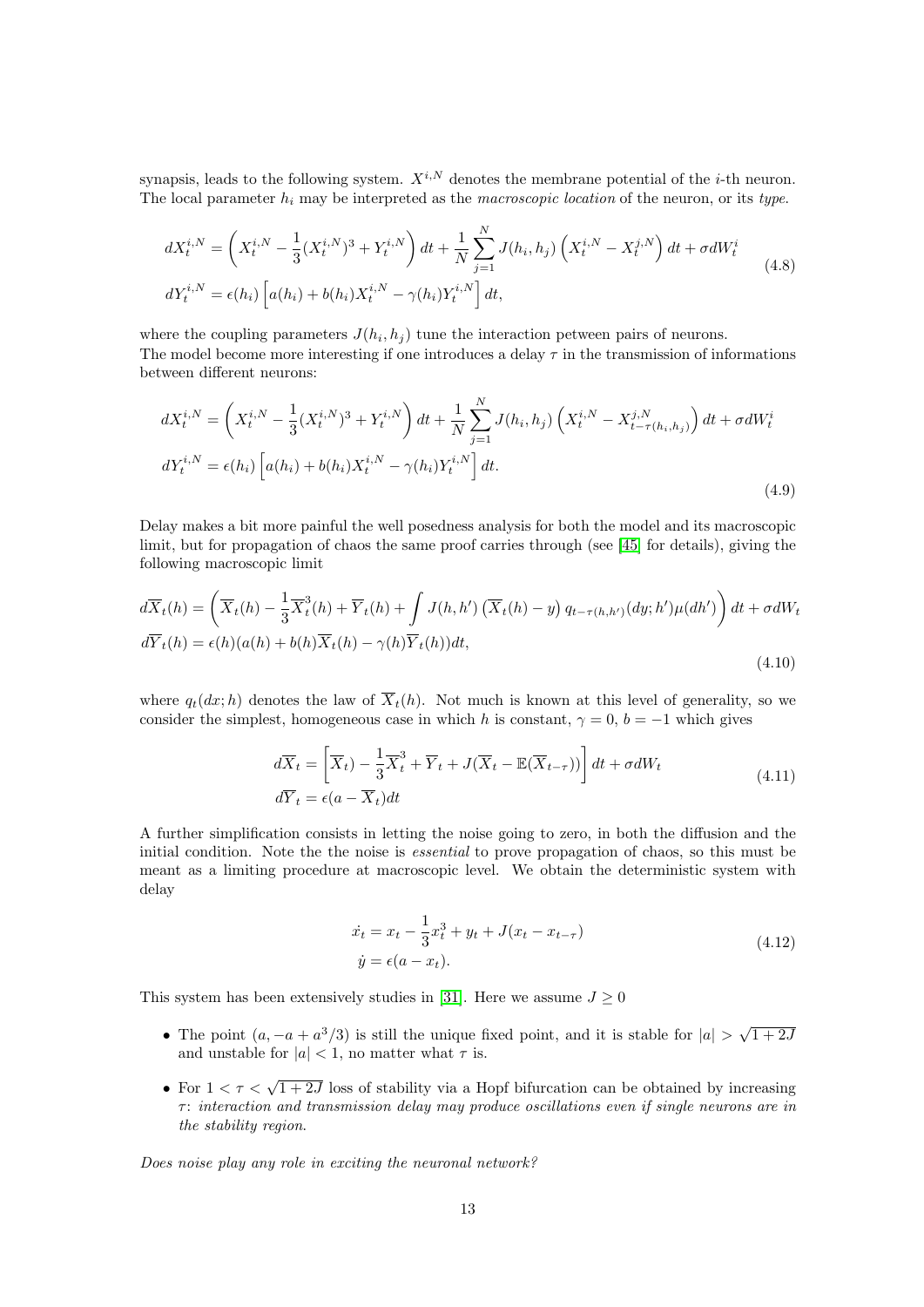This question has only partial and non-rigorous answers (see e.g [\[34\]](#page-18-6)). Consider the simplified system [\(4.11\)](#page-12-0) and remove the delay.

$$
d\overline{X}_t = \left[\overline{X}_t\right) - \frac{1}{3}\overline{X}_t^3 + \overline{Y}_t + J(\overline{X}_t - \mathbb{E}(\overline{X}_t))\right]dt + \sigma dW_t
$$
  
\n
$$
d\overline{Y}_t = \epsilon(a - \overline{X}_t)dt
$$
\n(4.13)

Some indications on the behavior of this system, confirmed by numerical simulations, are obtained via the following heuristic argument. For a similar model details can be found in [\[17\]](#page-17-4)

- Writing down the equation for the moments of  $(\overline{X}_t, \overline{Y}_t)$  and pretending the system is Gaussian, we get at formal level a closed equation for the means and the covariance matrix.
- This equation corresponds to a truly Gaussian process  $(\tilde{X}, \tilde{Y})$ , which can be shown to be a good approximation of  $(\overline{X}, \overline{Y})$  for  $\sigma$  small.

The evolution of the law of  $(\tilde{X}, \tilde{Y})$  can be studied at least locally around the fixed point. It can be shown that for  $|a| > 1$  but sufficiently close to 1, periodic solutions for the law of  $(\tilde{X}_t, \tilde{Y}_t)$ emerge for moderate values of  $\sigma$ , i.e. within some interval  $0 < \sigma_0 < \sigma < \sigma_1$ : we therefore obtain noise-induced oscillations. It should be remarked noise-induced oscillations were pointed out in similar Gaussian models long time ago ([\[42\]](#page-18-7))

#### <span id="page-13-0"></span>4.3 Interacting Hawkes processes

The Fitzhugh-Nagumo model exhibits some qualitative features of neuronal dynamics, in particular excitability. Periodicity of spikes for a single neuron is however unrealistic: spike trains are more effectively modeled by point processes. An appropriate model in this context is obtained by using Hawkes processes ([\[14,](#page-17-5) [13,](#page-17-6) [15\]](#page-17-7)).

Let  $Z_t^{i,N}$  be the counting process that counts the spikes of neuron i, having local parameter (position, type...)  $h_i$ . It is assumed that  $Z_t^{i,N}$  jumps with a *rate*  $\lambda_i^N(t)$  of the form

$$
\lambda_i^N(t) = f\left(h_i; \frac{1}{N} \sum_{j=1}^N J(h_i, h_j) \int_{[0,t]} k(t-s) dZ_s^{j,N}\right)
$$

where  $f(h; \cdot)$  is a positive, increasing function, and  $k(\cdot)$  is a given positive function modeling the memory of the system, including possible transmission delay. If  $J(h_i, h_j) > 0$  then spikes of neuron  $j$  tend to favor future spikes of neuron  $i$  (excitatory link), while the opposites holds true (inhibitory link) when  $J(h_i, h_j) < 0$ .

There are convenient choices for the kernel  $k(\cdot)$  which allow a simple "Markovianization" of the system, namely the Erlang kernels:  $k(r) = c \frac{r^{m'}}{m!} e^{-\lambda r}$ ,  $c, \lambda > 0$ . Note that for  $m \ge 1$  the function k attains its maximum at some positive  $r^* = \tau$ , producing a "smoothed" form of delay. For simplicity, we deal here with the case  $k(r) = e^{-\lambda r}$ , corresponding to no delay. Define

$$
X_t^{i,N} := \int_{[0,t]} k(t-s) dZ_s^{i,N},
$$

the "discounted" number of spikes of neuron i before time t. The exponential form of  $k(\cdot)$  yields

$$
X_t^{i,N} = -\lambda \int_0^t X_s^{i,N} ds + Z_t^{i,N}
$$
  
=  $-\lambda \int_0^t X_s^{i,N} ds + \int_{[0,t]} \mathbf{1}_{[0,f(h_i, \frac{1}{N} \sum_{j=1}^N J(h_i, h_j) X_s^{j,N}]}(u) N^i(du, ds),$  (4.14)

where the  $N^i$  are i.i.d. Poisson random measures on  $[0, +\infty) \times [0, +\infty)$  with characteristic measure duds. The system is therefore in the form seen in Section 3. Assuming  $f(\cdot)$  is Lipschitz,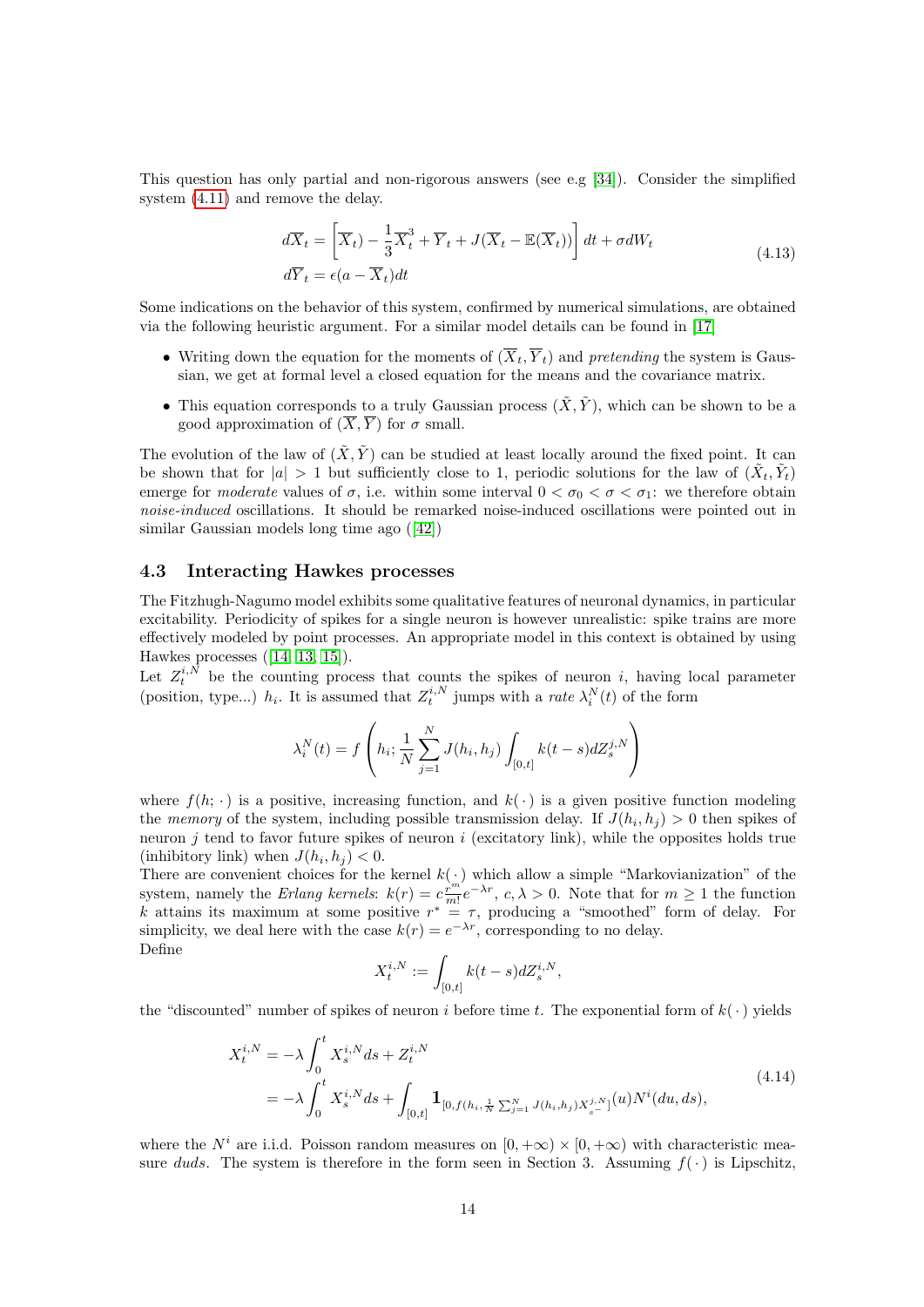propagation of chaos holds, and we obtain the macroscopic limit

<span id="page-14-2"></span>
$$
\overline{X}_t(h) = -\lambda \int_0^t \overline{X}_s(h)ds + \int_{[0,t]} \mathbf{1}_{[0,f(h,\int J(h,h')\mathbb{E}[\overline{X}_{s-}(h')] \mu(dh')]}(u) N(du,ds).
$$
(4.15)

Letting  $m_t(h) := \mathbb{E}[\overline{X}_t(h)]$ , we obtain from [\(4.15\)](#page-14-2) a closed equation for  $m_t$ .

<span id="page-14-3"></span>
$$
\dot{m}_t(h) = -\lambda m_t(h) + f\left(h, \int J(h, h') m_s(h') \mu(dh')\right). \tag{4.16}
$$

If the support of  $\mu$  is finite, this is a finite dimensional dynamical system. A case considered recently [\[24\]](#page-17-8) is that of the so-called cyclic negative feedback systems.

**Theorem 4.3.** Suppose  $\mu$  is supported on the discrete torus  $\mathbb{Z}/n\mathbb{Z}$ ,  $J(h, h') = 0$  unless  $h' = h + 1$ mod n. Set

$$
\delta := \prod_{h \in \mathbb{Z}/n\mathbb{Z}} J(h, h+1).
$$

If  $n \geq 3$ ,  $\delta < 0$  and  $|\delta|$  is large enough, then [\(4.16\)](#page-14-3) has at least one stable periodic orbit. This orbit is unique for  $n = 3$ .

Although single neurons have no intrinsic tendency of spiking periodically, the collective spike train may be periodic if

- the macroscopic geometry of the network is circular;
- at macroscopic level there is an odd number of inhibitory links;
- the interaction is sufficiently strong.

# <span id="page-14-0"></span>5 Further reading

These notes on mean field models have been essentially dealing with propagation of chaos and, for what applications are concerned, with the analysis of the attractors of the macroscopic dynamics. We briefly mention here some further developments, well aware of being far from exhaustive.

#### <span id="page-14-1"></span>5.1 Long-time behavior of the microscopic system

Theorem [3.1](#page-8-1) states that if we fix the time interval  $[0, T]$  then the microscopic and the macroscopic systems are close if N is large enough. How large, for a giver error threshold, might indeed depend on  $T$ . In other words for a given large  $N$ , this "closeness" might deteriorate as time increases: the long time behavior of the microscopic system is not necessarily reflected in the macroscopic one. Whenever such "deterioration" does not occur, we say there is uniform propagation of chaos. One consequence of uniform propagation of chaos is that stationary measures for the microscopic system are close to products of stationary measures of the macroscopic one.

Uniform propagation of chaos has been proves in cases in which the microscopic process satisfies very strong ergodicity properties, see e.g. [\[38,](#page-18-8) [44,](#page-18-9) [23,](#page-17-9) [6,](#page-16-7) [46\]](#page-18-10).

When uniform propagation of chaos fails, it is of interest to identify the time scale (possibly diverging with  $N$ ) in which the limit macroscopic system still approximate the microscopic one, and determine the behavior beyond this time scale. In general this is a very delicate problem. Quite remarkable results for a class of system inspired by the Kuramoto model are obtained in [\[28\]](#page-17-10).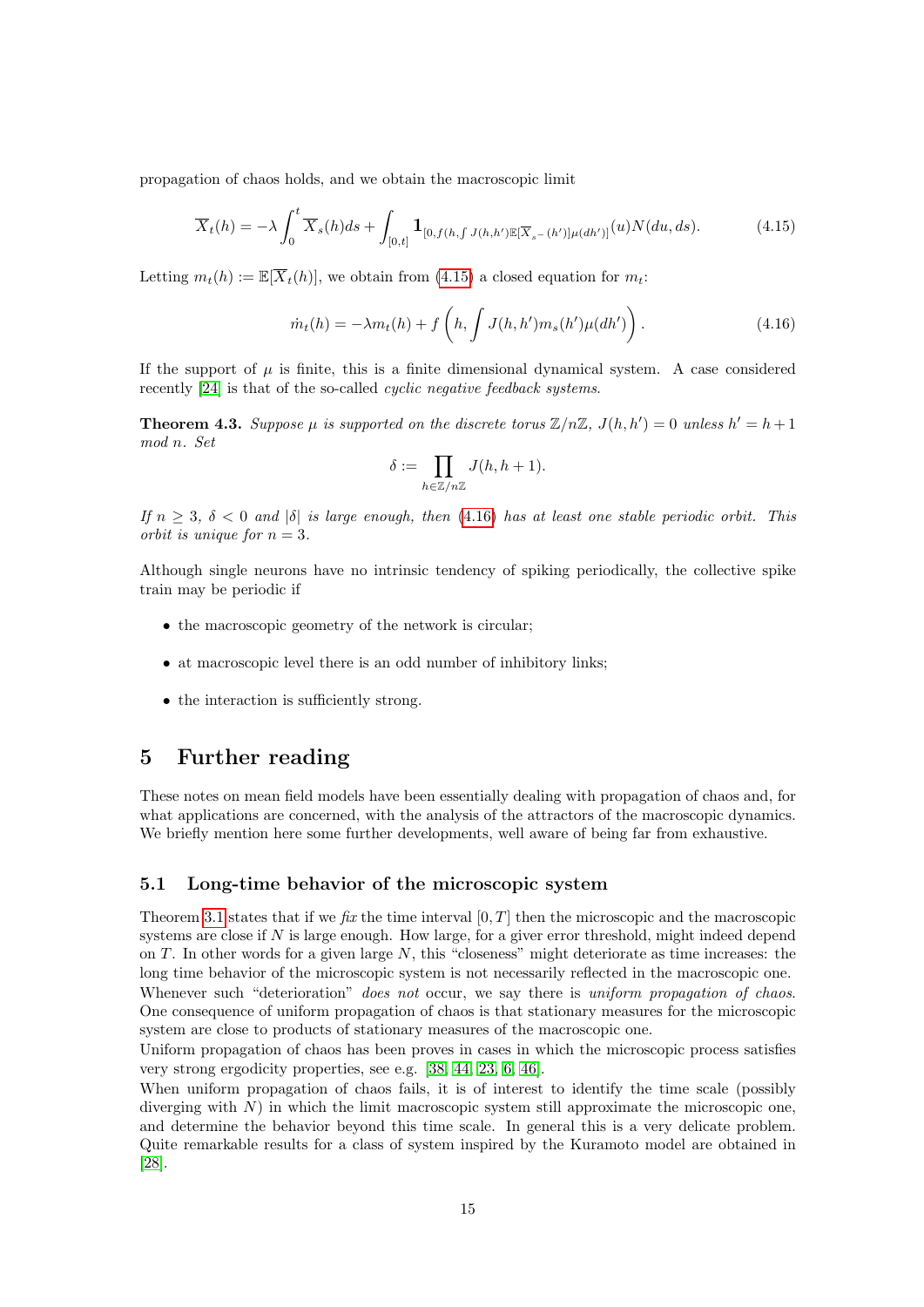## <span id="page-15-0"></span>5.2 Fluctuations

We have seen (Proposition [2.1\)](#page-1-2) that propagation of chaos is equivalent to a Law of Large Numbers:

<span id="page-15-4"></span>
$$
\rho_N(\underline{X}^N) = \frac{1}{N} \sum_{i=1}^N \delta_{X^{i,N}} \longrightarrow Q \tag{5.1}
$$

as  $N \to +\infty$ , where Q is the law of the macroscopic dynamics. It is therefore natural to consider a corresponding Central Limit Theorem, describing fluctuations around the limit. In particular, one considers the distribution-valued process

$$
\Phi_t^N := \sqrt{N} \left[ \frac{1}{N} \sum_{i=1}^N \delta_{X_t^{i,N}} - q_t \right],
$$

where  $q_t$  is the marginal of Q at time t. One can prove, with remarkable generality, that for any bounded time-interval [0, T], the process  $\Phi^N$  converges weakly to a distribution valued Gaussian process. Classical results in this direction can be found in [\[18,](#page-17-11) [19,](#page-17-2) [25,](#page-17-12) [30\]](#page-17-13).

When quenched disorder is present, fluctuations of the disorder compete with state fluctuations, producing phenomena which are not seen if the disorder is averaged out; the dynamics of state fluctuations are different for different realizations of the disorder. Sharp results have been obtained for the Kuramoto model in [\[35\]](#page-18-11).

## <span id="page-15-1"></span>5.3 Critical fluctuations

All examples we have treated undergo a phase transition: in the macroscopic dynamics, the stationary solution that is unique for small interaction, loses its stability as the interaction strength crosses a threshold, and is subject to bifurcation. At the critical point, the fluctuations process  $\Phi^N$  defined above exhibit, if evaluated on certain observables, a peculiar space-time scaling, that typically leads to non-Gaussian fluctuations. Literature on this subject has a long history, going back to [\[21,](#page-17-14) [18\]](#page-17-11). Possible effects of quenched disorder are dealt with in [\[16\]](#page-17-15). Recently, examples of mean field dynamics in which critical fluctuations self-organize, i.e. do not require tuning parameters to critical values, are provided in [\[12\]](#page-17-16)

The results just cited apply to cases in which the bifurcation at the critical point is of *pitchfork* type. Various interesting models, including the Kuramoto model with large quenched disorder, undergoes a Hopf bifurcation. Some indications on how critical fluctuations look like in this case can be found in [\[20\]](#page-17-17).

### <span id="page-15-2"></span>5.4 Large Deviations

A refinement of the Law of Large Numbers in [\(5.1\)](#page-15-4) different from the Central Limit Theorems consists in obtaining a Large Deviation Principle, i.e. the exponential decay in  $N$  of probabilities of the form

$$
\mathbb{P}(\rho_N(\underline{X}^N) \in U) \text{ for } U \not\ni Q.
$$

The case of mean-field interacting diffusions with a constant diffusion coefficient given by a multiple of the identity matrix dates back to [\[22\]](#page-17-18) and [\[19\]](#page-17-2), where spin-flip dynamics have also been dealt with. Large deviation principles for system as general as those in Section 3 of these note require more sophisticated tools, see [\[9\]](#page-16-8).

In presence of quenched disorder, it would be desirable to obtain a Large deviation Principle that holds *for almost every* realization of the disorder. For interacting diffusions this is done in [\[37\]](#page-18-12).

## <span id="page-15-3"></span>5.5 Generalizing network's microscopic geometry

In the models presented in these notes the quenched disorder is introduced via the local parameters  $h_i$ , one per each component. An interesting alternative way of introducing disorder is to associate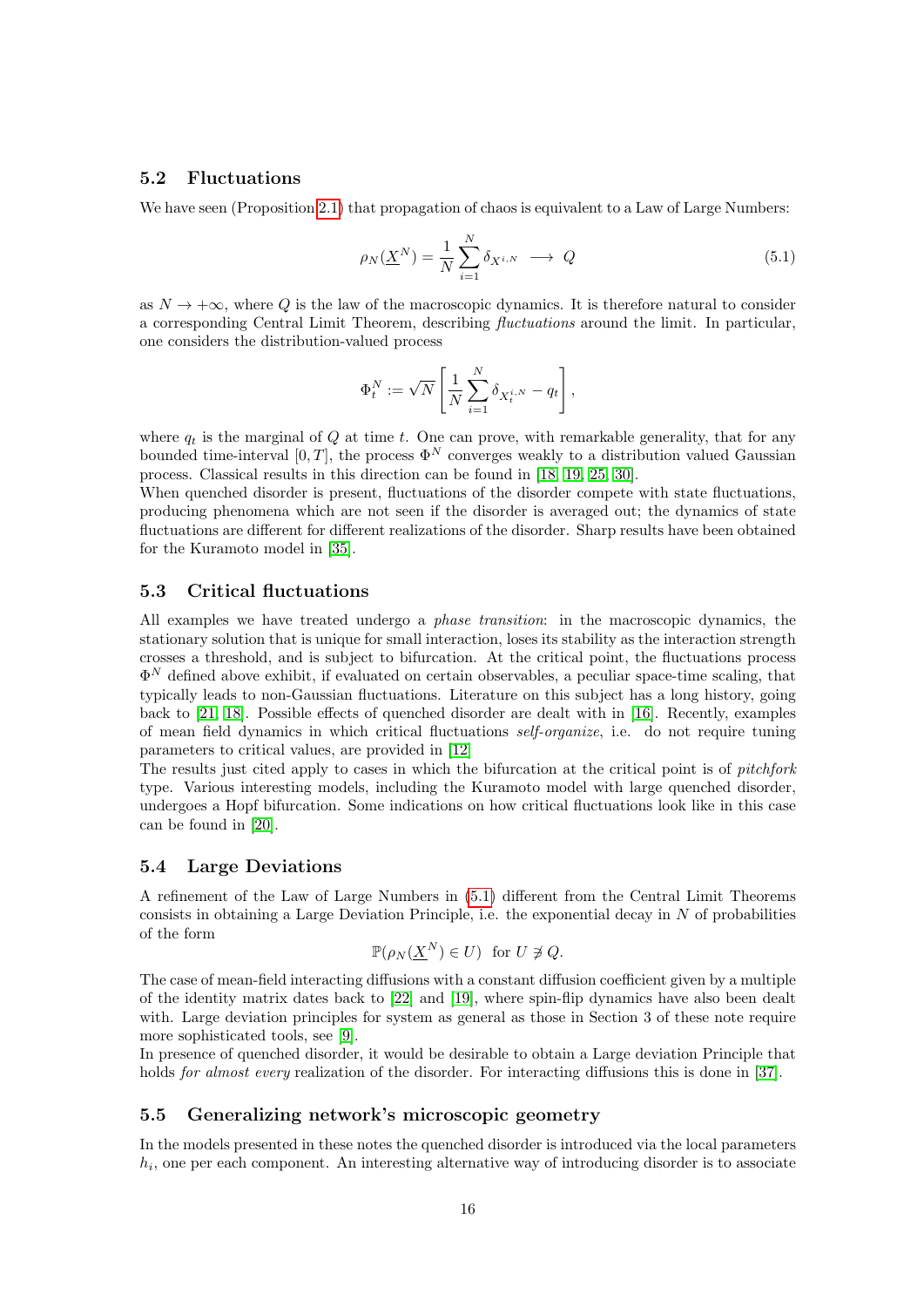it with links, i.e. to pairs of components. For instance, this would modify the prototypical model in Section 2 as

$$
dX_t^{i,N} = \frac{1}{N} \sum_{j=1}^N b(h_{ij}, X_t^{i,N}, X_t^{j,N}) dt + dW_t^i
$$

where the  $h_{ij}$  are random parameters, describing the microscopic architecture of the network. Model of this type, motivated by neurosciences, are dealt with in [\[40\]](#page-18-13). We remark that these models are reminiscent of mean field spin-glass dynamics (see e.g. [\[3\]](#page-16-9)), but actually have very different nature: in spin glasses the contribution of each pair scales as  $\frac{1}{\sqrt{2}}$  $\frac{1}{N}$  rather that as  $\frac{1}{N}$ ; the thermodynamic limit for spin glasses is in general much harder to analyze, and the resulting dynamic behavior is quite different.

#### <span id="page-16-0"></span>5.6 Mean-field games

In many applications, mainly in social science, collective dynamics are the result of a competitive optimization procedure involving several entities (players). Each player controls, to some extent, his own dynamics, and aims at maximizing his utility; he is therefore taking part to a *dynamic* game. Under symmetry conditions of the players, letting the number of players going to infinity, one expect to obtain a macroscopic game, called mean field game.

Introduced in the seminal paper [\[33\]](#page-18-14), the theory of mean field games has had a tremendous development. The actual convergence of the microscopic dynamics to the mean-field game has been however left open for several years, and recently proved, under rather severe conditions, in [\[10\]](#page-16-10). Further developments, such as fluctuations around the limit and Large Deviations, have not appeared yet.

# References

- <span id="page-16-1"></span>[1] L. Andreis, P. Dai Pra, M. Fischer. McKean-Vlasov limit for interacting systems with simultaneous jumps. Preprint, 2016.
- <span id="page-16-6"></span>[2] J. Baladron, D. Fasoli, O. Faugeras, & J. D. Touboul. Mean-field description and propagation of chaos in networks of Hodgkin-Huxley and FitzHugh-Nagumo neurons. The Journal of Mathematical Neuroscience, 2(1), 10, 2012
- <span id="page-16-9"></span>[3] G. Ben Arous, A. Guionnet. Large deviations for Langevin spin glass dynamics. Probability Theory and Related Fields, 102(4), 455-509, 1995.
- <span id="page-16-5"></span>[4] L. Bertini, G. Giacomin, and K. Pakdaman. Dynamical aspects of mean field plane rotators and the Kuramoto model. J. Statist. Phys., 138:270-290, 2010.
- <span id="page-16-2"></span>[5] P. Billingsley, Convergence of probability measures. John Wiley & Sons, 2013.
- <span id="page-16-7"></span>[6] F. Bolley, I. Gentil, and A. Guillin, Uniform convergence to equilibrium for granular media, Archive for Rational Mechanics and Analysis, 208 (2013), pp. 429-445.
- <span id="page-16-3"></span>[7] L. L. Bonilla, J. C. Neu, and R. Spigler. Nonlinear stability of incoherence and collective synchronization in a population of coupled oscillators. J. Statist. Phys., 67(1-2):313?330, 1992.
- <span id="page-16-4"></span>[8] L. L. Bonilla, C. J. Pérez Vicente, and R. Spigler. Time-periodic phases in populations of nonlinearly coupled oscillators with bimodal frequency distributions. Phys. D, 113(1):79-97, 1998.
- <span id="page-16-8"></span>[9] A. Budhiraja, P. Dupuis, and M. Fischer, Large deviation properties of weakly interacting processes via weak convergence methods, Ann. Probab. Volume 40, Number 1 (2012), 1-435
- <span id="page-16-10"></span>[10] P. Cardaliaguet, F. Delarue, J.M. Lasry, P.-L. Lions. The master equation and the convergence problem in mean field games. arXiv preprint arXiv:1509.02505, 2015.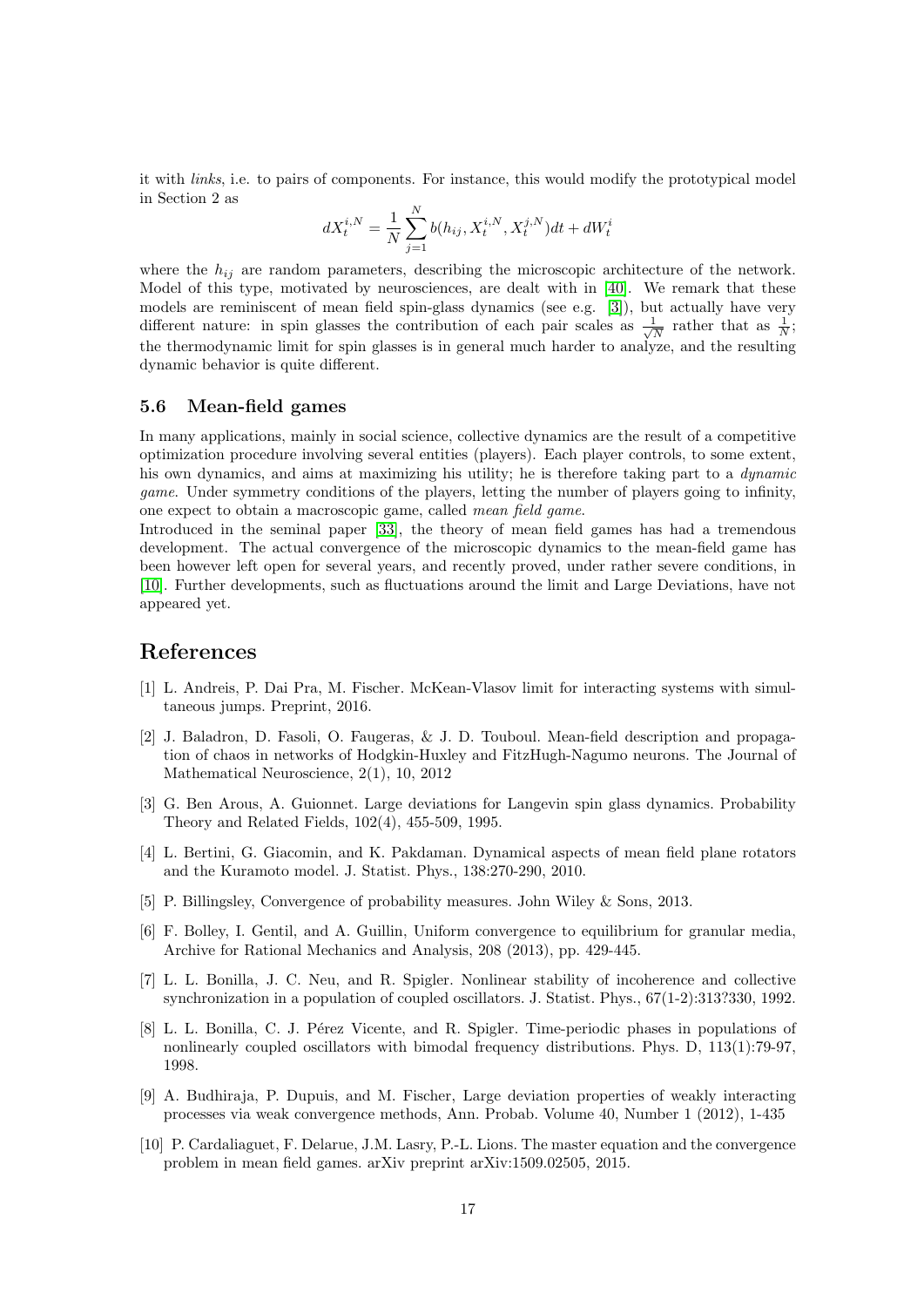- [11] P. Cattiaux, A. Guillin, and F. Malrieu, Probabilistic approach for granular media equations in the non-uniformly convex case, Probability theory and related fields, 140(1-2):19-40, 2008.
- <span id="page-17-16"></span>[12] R. Cerf, M. Gorny. A Curie-Weiss model of self-organized criticality. The Annals of Probability, 44(1), 444-478, 2016.
- <span id="page-17-6"></span>[13] J. Chevallier. Mean-field limit of generalized Hawkes processes. Available on http://arxiv.org/abs/1510.05620, 2015.
- <span id="page-17-5"></span>[14] J. Chevallier, MJ. Caceres, M. Doumic, P. Reynaud-Bouret. Microscopic approach of a time elapsed neural model. Math. Mod. & Meth. Appl. Sci., 25(14), 2669-2719, 2015.
- <span id="page-17-7"></span>[15] J. Chevallier, A. Duarte, E. Löcherbach, & G. Ost. Mean field limits for nonlinear spatially extended Hawkes processes with exponential memory kernels. arXiv preprint arXiv:1703.05031, 2017.
- <span id="page-17-15"></span>[16] F. Collet and P. Dai Pra. The role of disorder in the dynamics of critical fluctuations of mean field models. Electronic Journal of Probability, 26:1-40, 2012.
- <span id="page-17-4"></span>[17] F. Collet, P. Dai Pra, M. Formentin, Collective Periodicity in Mean-field Models of Cooperative Behavior, NoDEA Nonlinear Differential Equations Appl. 22, No.5, pp. 1461-1482, 2015.
- <span id="page-17-11"></span>[18] F. Comets and T. Eisele. Asymptotic dynamics, noncritical and critical fluctuations for a geometric long-range interacting model. Comm. Math. Phys., 118:531?567, 1988.
- <span id="page-17-2"></span>[19] P. Dai Pra and F. den Hollander. McKean-Vlasov limit for interacting random pro- cesses in random media. J. Statist. Phys., 84(3-4):735-772, 1996.
- <span id="page-17-17"></span>[20] P. Dai Pra, D. Tovazzi. The dynamics of critical fluctuations in asymmetric Curie-Weiss models. arXiv:1703.07572, 2017.
- <span id="page-17-14"></span>[21] D. A. Dawson, Critical dynamics and fluctuations for a mean-field model of cooperative behavior. J. Statist. Phys., 31(1):29-85, 1983.
- <span id="page-17-18"></span>[22] D.A. Dawson and J. Gartner, Large deviations from the McKean-Vlasov limit for weakly interacting diffusions. Stochastics 20 (1987) pp. 247-308.
- <span id="page-17-9"></span>[23] P. Del Moral and E. Rio, Concentration inequalities for mean field particle models, Annals of Applied Probability, (2011).
- <span id="page-17-8"></span>[24] S. Ditlevsen,  $\&$  E. Löcherbach. Multi-class oscillating systems of interacting neurons. Stochastic Processes and their Applications, in press.
- <span id="page-17-12"></span>[25] B. Fernandez and S. Méléard. A Hilbertian approach for fluctuations on the McKean- Vlasov model. Stochastic Process. Appl., 71(1):33-53, 1997.
- <span id="page-17-1"></span>[26] N. Fournier and A. Guillin. On the rate of convergence in Wasserstein distance of the empirical measure. Probability Theory and Related Fields, 162(3-4):707-738, 2015
- <span id="page-17-3"></span>[27] G. Giacomin, E. Lucon, and C. Poquet. Coherence stability and effect of random natural frequencies in populations of coupled oscillators. Journal of Dynamics and Differential Equations 26.2: 333-367, 2014.
- <span id="page-17-10"></span>[28] G. Giacomin, C. Poquet, A. Shapira. Small noise and long time phase diffusion in stochastic limit cycle oscillators. arXiv preprint arXiv:1512.04436, 2015
- <span id="page-17-0"></span>[29] C. Graham. Nonlinear diffusion with jumps. Annales de l'I.H.P. Probabilités et statistiques, 28(3):393–402, 1992.
- <span id="page-17-13"></span>[30] B. Jourdain and S. Méléard. Propagation of chaos and fluctuations for a moderate model with smooth initial data. Ann. Inst. H. Poincar Probab. Statist., 34(6):727- 766, 1998.